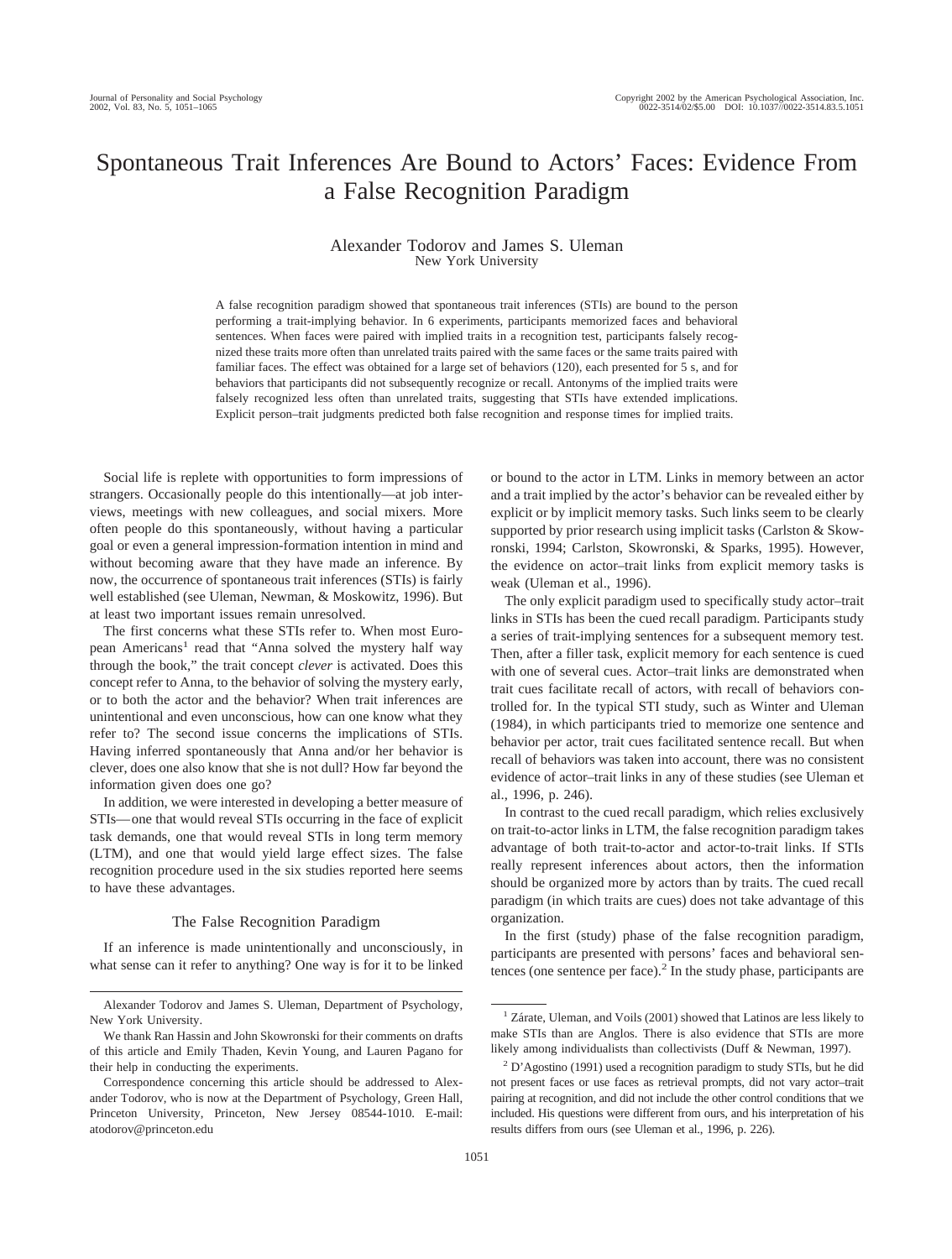simply asked to memorize the information for a memory test later in the experiment. In the second (test) phase, participants are presented with a recognition test in which each trial consists of a face–trait pair. The participant's task is to decide whether the trait word was presented in the behavioral sentence that described the person.

A major assumption of the current studies is that false recognition of implied traits is driven by encoding processes. The trait is inferred during the presentation of the behavior, and both the trait inference and the actual behavior are encoded as part of the actor representation. In the recognition task, the familiarity of the trait can be misattributed to a prior presentation. In other words, participants fail to discriminate between the initial inference and the information actually presented. This source-monitoring failure (M. K. Johnson, Hashtroudi, & Lindsay, 1993) should occur even if the actor's behavior is not recalled. In the latter case, participants should falsely recognize implied traits because of their familiarity. In fact, certain conditions, such as short presentation of the behavior and a large set of behaviors, could interfere more with the encoding of the actual behavior than with the encoding of the trait inference.

If participants associate the spontaneously inferred trait with the person who performed the behavior, two effects should be observed. First, false recognition of traits should be higher when the trait implied by the behavior is paired with the actor's face than when the trait is paired with some other face or the face is paired with some other trait. Second, participants should be slower to correctly reject an implied trait as previously seen than to correctly reject a different trait.

#### Evidence for Actor–Trait Links From Implicit Tasks

Carlston, Skowronski, and their colleagues (Carlston & Skowronski, 1994; Carlston et al., 1995) have provided the most extensive evidence for actor–trait links using an implicit paradigm. In their *savings in relearning* paradigm, participants initially familiarize themselves with a series of facial photos paired with traitimplying paragraphs. Then, after an interval as long as 1 week, they are asked to learn pairs of faces and traits. These pairs include photos presented earlier, paired with the traits implied by the behaviors that accompanied them. Such old photo–implied trait pairs are easier to learn than are new photo–implied trait pairs or old photos paired with other implied traits. That is, they show savings in relearning, because the pairings of photos and traits were evidently learned during familiarization, even though there was no instruction to infer traits or form impressions. Familiarization produces STIs, and their links to the actor photos in LTM are the basis for the savings. These effects occur not only without any explicit reference to the initial familiarization experience but also without any explicit memory for the behaviors.

The savings paradigm is the first paradigm that has provided consistent evidence for actor-linked STIs. However, there are two ambiguities in the paradigm. First, each face is paired with rich person descriptions consisting of multiple sentences. A rich description with a consistent trait theme seems to suggest making trait inferences, whatever participants' ostensible processing goals are. Work by Park (1989) suggests that pairing multiple traitimplying sentences with a face is sufficient to trigger impression formation goals. In fact, several experiments with the savings paradigm failed to find differences between memory and impression formation instructions (Carlston & Skowronski, 1994). Second, in the savings paradigm, the trait inferences and the learning task demands act in the same direction. That is, trait inference facilitates the relearning task performance. More trait inference leads to better relearning. Moreover, even if a participant is aware of making a trait inference, this knowledge facilitates the relearning of face–trait pairs.

In contrast, the false recognition paradigm uses single behavioral sentences, and the trait inference and the task demands act in different directions. In this paradigm, STI leads to an incorrect response. Thus, optimal task performance (accurate recognition) and making STIs oppose each other. Further, if a participant is aware of making an inference, he or she can use this knowledge to avoid a false recognition error. Given the differences between the savings and the false recognition paradigms, the case for actorlinked STIs would be strengthened if we could provide convergent evidence in the false recognition paradigm.

#### The Implications of STIs

A great deal is known about the implications that people can draw intentionally from a few traits about a person (e.g., Reeder & Brewer, 1979; Schneider, 1973). And something is known about the way that traits (and other adjectives) are organized in the lexicon (Gross, Fischer, & Miller, 1989). But very little is known about the implications that people may draw from STIs about a person. Once one spontaneously infers that a person is clever, does one infer anything else about her?

The only studies to date to look at this question have concluded that one does not do so. In three experiments, Skowronski, Carlston, Mae, and Crawford (1998; see also Mae, Carlston, & Skowronski, 1999) showed that spontaneously inferred traits did not affect ratings on denotatively unrelated traits. These studies suggest that spontaneous trait inferences do not have implications for other traits with similar or with opposite valences, as long as these traits are denotatively unrelated.

However, traits are adjectives, and Gross et al. (1989) have demonstrated that adjectives are organized in the lexicon as opposites. Thus, STIs might have implications for antonym trait ratings of an actor. Moreover, if the implied trait is encoded as part of the actor representation, then it might have implications for semantically related traits. Some of the studies below were designed to explore this possibility.

#### Overview of Experiments

Experiments 1 and 2 explore the basic effect of falsely recognizing implied traits under memory instructions. In the second (test) phase, we compared false recognition of implied traits paired with the actual actors' faces with false recognition of these traits randomly paired with other actors' faces. If the actual actors' faces increase false recognition, relative to other familiar actors' faces, that would support the hypothesis that trait implications (STIs) are linked to the actual actors in explicit memory. Experiment 2 adds novel control traits to the test phase to see whether the mere familiarity of implied traits accounts for some of the false recognition. (Experiments 3 and 4 also include novel control traits.)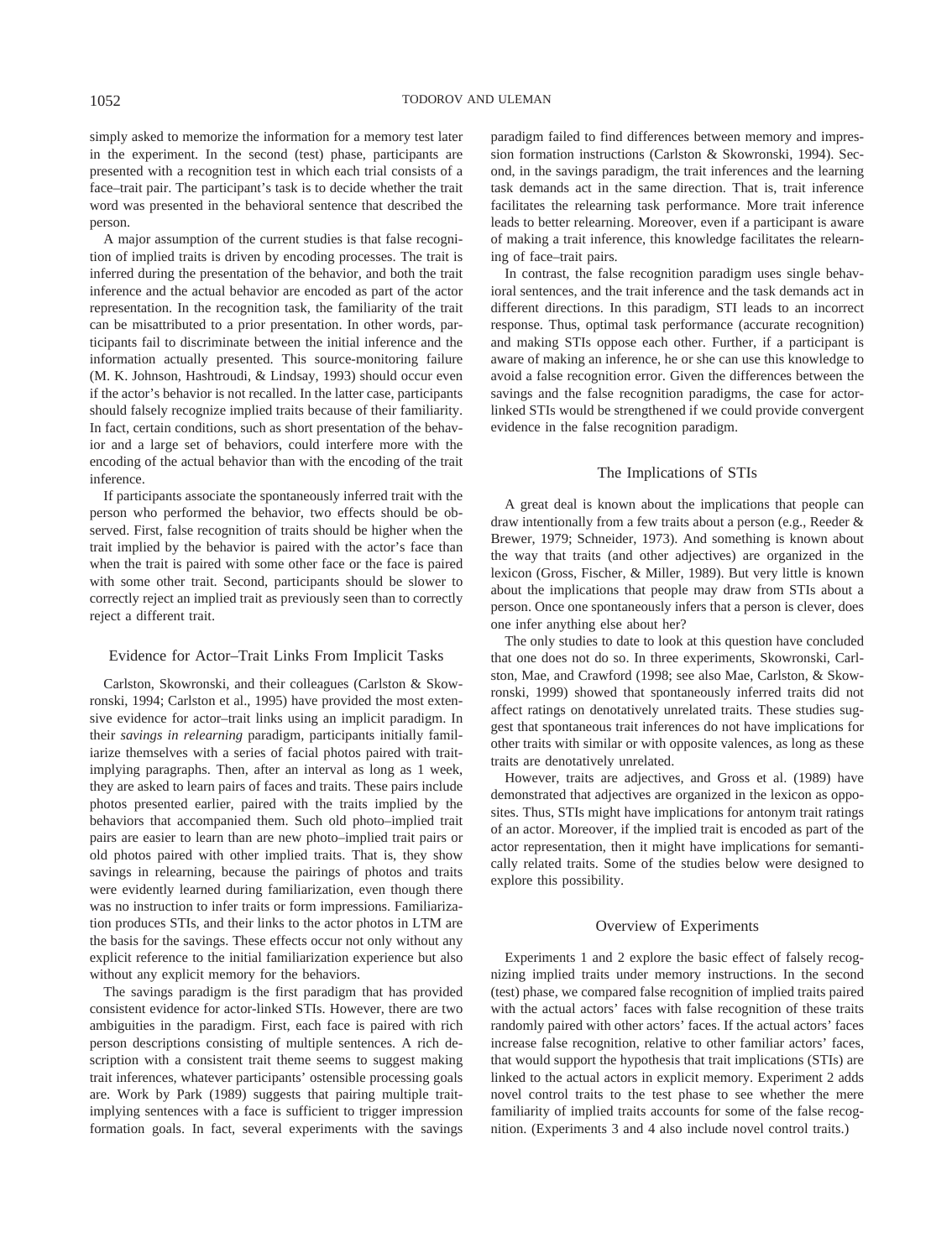The test phase of Experiments 3 and 4 included familiar faces paired with traits opposite in meaning from the implied traits (antonym traits). If people do go beyond the initial trait inference, they should be less likely to falsely recognize antonym traits than control traits. So these studies examine the implications of STIs for other traits.

In Experiment 4 we also sought evidence that pairs of faces and behaviors are processed differently under memory versus impression formation instructions, to further distinguish spontaneous from intentional trait inference processes. We did this by including a condition in which participants formed impressions and by varying the presentation time of sentences and faces in the study phase. We reasoned that additional time would reduce false recognition errors under memory but not impression formation instructions.

Experiments 5 and 6 were designed to see whether the false recognition effects of previous studies depend on explicit memory for the behaviors. We increased the number of behavioral sentences and included measures of participants' ability to retrieve the actors' behaviors (using sentence recognition in Experiment 5 and cued recall in Experiment 6).

Finally, we tested the hypothesis that explicit trait judgments of the actor should predict both false recognition of implied traits and response times (RTs) for correct rejection of implied traits.

#### Experiments 1 and 2

Experiments 1 and 2 manipulated the pairing of the faces with the traits implied by the behavioral sentences. Each face was either paired with a trait implied in the sentence presented with the face in the study phase (systematic pairing) or randomly paired with a trait implied in a sentence about another face. If STIs are associated with the person who performed the behavior, participants should be more likely to falsely recognize implied traits when they are paired with that face than when they are randomly paired with a different yet familiar face.

Two things are noteworthy about the experimental paradigm. First, the demands of the recognition task act against the trait inference. Trait inferences lead to incorrect responses. Second, this paradigm rules out explanations of false recognition in terms of mere familiarity. In conditions of both systematic and random pairing of faces and traits, the faces had been presented earlier, and the traits were implied by behavioral sentences. The only difference between these two conditions is the link between the face and the trait-implying behavior in the study phase. If trait inferences only act as a summary label of behaviors, then the false recognition of such traits should be the same in the systematic and random pairing conditions. However, if the inference is about the person, false recognition should be higher in the systematic condition.

Experiment 2 included an additional condition in which faces from the study phase were paired with control traits unrelated to the behavioral information. Participants should be more likely to falsely recognize implied traits systematically paired with a face than novel, unrelated control traits paired with the same faces. Including novel control traits in this experiment also allowed us to test an auxiliary hypothesis: that merely inferring a trait, whether or not it is linked to an actor, will produce more familiarity and, hence, more false recognition than occurs for novel traits. That is, when participants spontaneously infer traits (even if these traits are detached from the person who performed the behavior), they may be more likely to falsely recognize the inferred traits than novel traits.

## *Method*

*Participants.* Twelve undergraduate students from the department of psychology at New York University participated in Experiment 1, and 42 undergraduates participated in Experiment 2 for partial course credit. Participants were randomly assigned to between-subjects replication conditions.

*Stimulus material.* Thirty-six sentences were selected from those collected by Uleman (1988) and his students. These were modified so that the pronouns were replaced by personal names. For 12 of the sentences, the implied trait was included in the behavioral sentence. For example, the sentence, "He threatened to hit her unless she took back what she said," was replaced by the sentence, "Andrew was so aggressive that he threatened to hit her unless she took back what she said." These 12 sentences were used as filler sentences in the experiments. All 36 sentences were paired with photos of faces taken from a yearbook of graduates of Brown University.

To make sure that the sentences in the context of the faces implied the specific trait, we presented the 24 faces and sentences that did not include an implied trait to 24 participants, who rated the person on three 11-point trait scales ranging from 0 (*not at all*) to 10 (*extremely*). For each stimulus pair, participants rated the person on three dimensions: the implied trait, an unrelated trait, and a trait opposite in meaning from the implied trait (an antonym trait). The unrelated traits were used as control traits in Experiments 2, 3, and 4. The antonym traits were used in Experiments 3 and 4. To counterbalance the order of the stimuli, we created 24 different orders, following a Latin square design. Each participant was randomly assigned to 1 of the 24 orders.

The differences in trait ratings were highly significant. Participants rated the target person higher on the implied trait ( $M = 7.58$ ,  $SD = 0.89$ ) than on the unrelated trait ( $M = 5.05$ ,  $SD = 0.88$ ),  $t(23) = 8.58$ ,  $p < .001$ . Participants also rated the target person lower on the antonym trait  $(M = 2.52, SD = 1.04)$  than on the unrelated trait,  $t(23) = 12.80, p < .001$ . In fact, for all 24 participants, the ordering of the ratings was the same: highest ratings on the implied trait, intermediate on the unrelated trait, and lowest on the antonym trait. This was also the case for analyses at the level of the stimuli. The differences between implied and unrelated trait ratings were highly significant,  $t(23) = 17.22$ ,  $p < .001$ , as were the differences between unrelated and antonym trait ratings,  $t(23) = 11.16$ ,  $p < .001$ .

*Procedure.* All participants were told that this was a study of how people remember information. Participants worked individually in soundproof cubicles, and instructions were presented by a computer. Participants were told that the experiment consisted of two parts. In the first part, they would be shown pictures of people with information about these people, and in the second part, their memory would be tested. The type of memory test was not specified in the instruction. The experiment started with a practice trial and, if everything was clear to the participant, continued with the study phase. Each participant was presented with 36 stimulus pairs (trials) of a face and a behavioral sentence. The order of the 36 trials was randomized for each participant by the computer. Each trial (a face plus a sentence) was presented for 10 s. The time delay between trials was 2 s. In 12 of the trials, the sentences contained the trait implied by the behavior. In the remaining 24 trials, the sentences only described behaviors.

After the 36 study trials, participants were told that in the second part, they would be presented with the faces from the first part of the experiment, each accompanied by a single word. Their task was to decide whether they had seen the word in the sentence about the person. The participant's task was to press the *old* key on the keyboard (the *M* key, labeled *old*) if they believed that they had seen the word in the study phase or the *new* key (the *X* key, labeled *new*) if they believed that they had not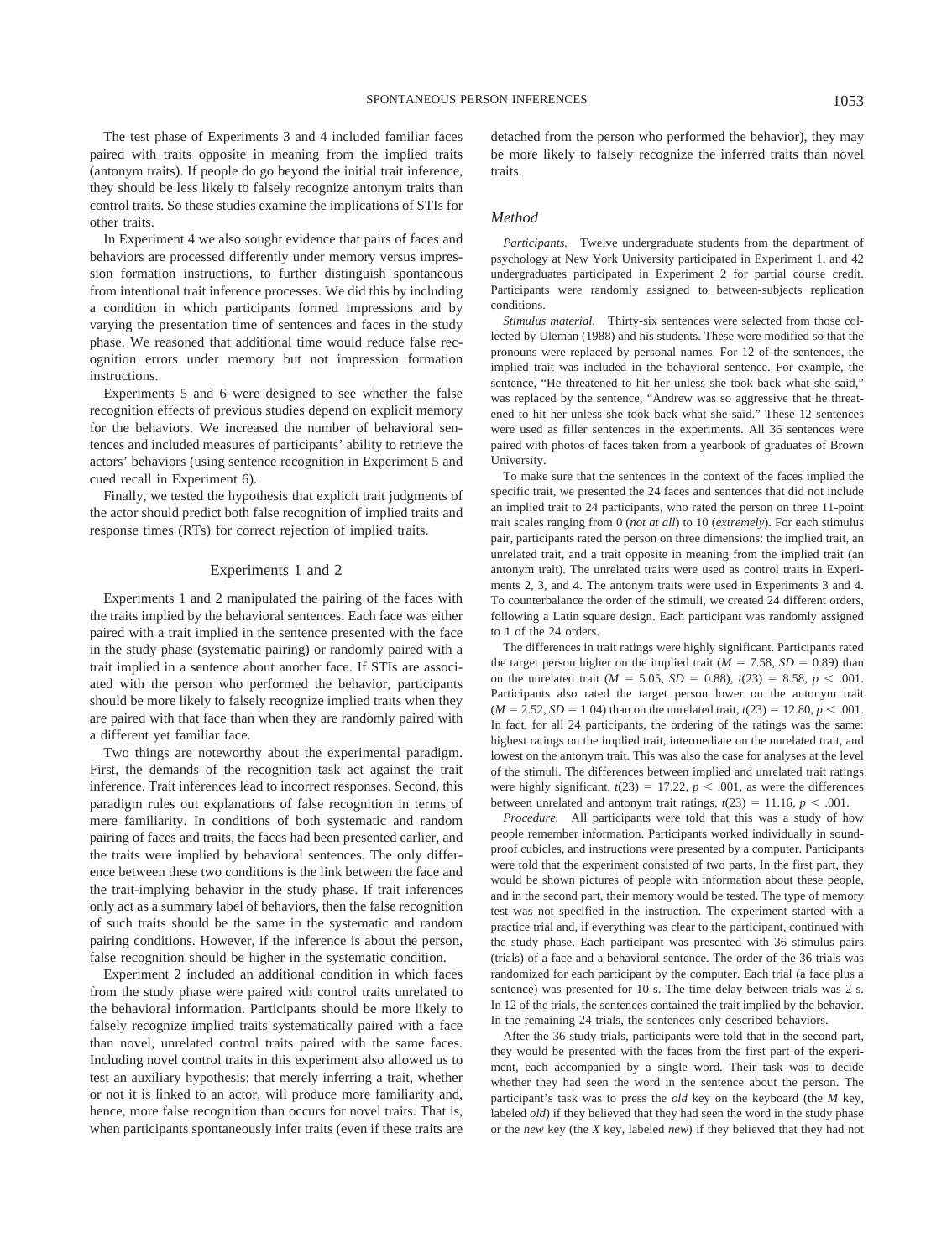seen the word. Participants were asked to work as quickly as possible. To familiarize them with the task, we gave the participants two practice trials. The face and the sentence from the practice trial in the study phase were presented again for 5 s. Then the face was presented with a trait word, which was part of the sentence. Before this trial, participants were reminded about the *old*/*new* decision. All participants pressed the *old* key. After the trial, participants were told that this was the correct decision and then were presented with a face and a trait word that was not part of the sentence. All participants pressed the *new* key. Participants were told that this was the correct decision, reminded to work as quickly as possible, and asked to continue with the experiment if everything was clear.

In the test phase, participants were presented with the 36 faces from the study phase, each paired with a trait word. The order of the test trials was randomized for each participant by the computer. The trait word was presented below the face. Each test trial stayed on the screen until the participant's response. The next trial followed after 2 s. In 12 trials, participants were presented with the faces from the filler sentences, which contained trait words, paired with the trait words actually presented.

In Experiment 1, the remaining 24 faces were divided into two groups. Within each group of 12 faces, each face was randomly paired with a trait implied in a sentence about another face. Two experimental versions, or replication conditions, were created. In the first version, 12 of the faces were paired with traits implied about them, and 12 were randomly paired with traits implied about a different face. In the second version, the former 12 faces were randomly paired with traits implied about a different face, and the latter 12 were paired with traits implied about them. Participants were randomly assigned to one of the two replication conditions. Thus, the overall design was a mixed 3 (trait: presented vs. implied and systematically paired vs. implied and randomly paired)  $\times$  2 (replication) analysis of variance (ANOVA) with the first factor within subject and the second between subjects.

In Experiment 2, these same 24 faces paired with behavioral sentences were divided into three groups. Within each group, each face was either paired with the implied trait, randomly paired with an implied trait about a different face, or paired with a new, unrelated control trait. Three replication conditions were created. In each one in the test phase, 8 faces were paired with their own implied traits, 8 were paired with implied traits about a different face, and 8 were paired with new, unrelated control traits. The groups of 8 faces were counterbalanced across replication conditions. Thus, each face appeared in the test phase in all three combinations across participants: with its own implied trait, with an implied trait about another face, and with a control trait. The overall design was a 4 (trait: presented vs. implied and systematically paired vs. implied and randomly paired vs. unrelated control)  $\times$  3 (replication) ANOVA, with the first factor within subject and the second between subjects.

*Analyses.* The computer recorded the response to each test trial (*old* vs. *new*) and the RT to the nearest millisecond. The proportion of false recognition of traits and the mean RTs of the correct responses were analyzed at both levels of participants and stimuli.<sup>3</sup> There are two reasons why the RTs analyses were focused on the correct rejection of implied traits. First, the predictions for these RTs are directly derived from the hypotheses, whereas the predictions for RTs on trials with incorrect responses are unclear. Incorrect responses are multiply determined, and there is evidence that the distributions of RTs for error trials and correct trials have different properties (Luce, 1986). Second, for some experimental conditions there were very few incorrect responses, resulting in a large proportion of missing data for analyses across different conditions. In all experiments, RTs below 250 ms were deleted. Such RTs were too short to reflect comprehension of the material. All analyses were conducted on untransformed data.

#### *Results*

*Recognition.* In both experiments, the effects involving replications were not significant. The correct recognition of presented traits was .93 ( $SD = .09$ ) in Experiment 1 and .83 ( $SD = .12$ ) in Experiment 2. Most important and in support of our hypothesis, in both experiments participants were almost twice as likely to falsely recognize implied traits that were paired with the face of the actor who performed the behavior than to falsely recognize implied traits that were randomly paired with a different face (see Figure 1). The respective proportions were .47 ( $SD = .27$ ) and .26 ( $SD =$ .18) in Experiment 1,  $t(11) = 2.90$ ,  $p < .015$ ; and .42 (*SD* = .24) and .18 (*SD* = .16) in Experiment 2,  $t(41) = 6.35, p < .001$ . This effect was also significant at the level of the stimuli,  $t(23) = 3.37$ ,  $p \leq 0.003$ , for Experiment 1, and  $t(23) = 5.26$ ,  $p \leq 0.001$ , for Experiment 2. In Experiment 2, participants were also more likely to falsely recognize systematically paired implied traits than novel control traits paired with the same faces  $(M = .15, SD = .16)$ ,  $t(41) = 7.30, p < .0001$  (see Figure 1), as predicted.

The mean proportions of false recognition for randomly paired implied traits and control traits were in the direction predicted by our auxiliary hypothesis: that randomly paired inferred trait rates would be higher, probably because the spontaneous inference makes them familiar. But the difference (.03) did not reach significance either at the level of participants,  $t(41) = 1.62$ ,  $p > .11$ , or at the level of stimuli,  $t(23) = 1.00$ ,  $p > .33$ . However, a closer, post hoc inspection of the control and randomly paired implied traits showed that these traits were mismatched on valence. Whereas all 24 control traits were positive, only 14 of the 24 randomly paired implied traits were positive. Positive traits are more likely to be falsely recognized than are negative traits (e.g., Todorov, 2002; see also the *Effects of Trait Valence on False Recognition* section, below). This difference in the valence of the types of traits might have contributed to the lack of significant differences. In fact, when analyses were restricted to positive traits alone to control for valence, participants were significantly more likely to falsely recognize randomly paired implied traits (*M* .22,  $SD = .24$ ) than control traits  $(M = .15, SD = .16)$ ,  $t(41) = 2.33, p < .025.$ 

*RTs.* In both experiments, the difference between RTs for correct rejection of implied traits systematically and randomly paired with faces was not significant,  $t < 1.00$ .<sup>4</sup> However, in

<sup>&</sup>lt;sup>3</sup> In all six experiments, the correct recognition of traits presented earlier (the hit rate) was high and significantly different from the false recognition of implied traits. The hit rate is reported for all experiments but is not analyzed in detail, primarily because it is not relevant to the theoretical predictions. The trials with presented traits served as fillers. In addition, they were not manipulated experimentally at the level of stimuli. That is, faces paired with trait sentences in the study phase always appeared with that trait word in the test phase. In contrast, faces paired with trait-implying behavioral sentences appeared either with the implied trait or with some other trait in the test phase. That allowed for the analysis of false recognition at the level of stimuli.

<sup>&</sup>lt;sup>4</sup> The analysis revealed a main effect of trait,  $F(2, 20) = 3.73$ ,  $p < .042$ , indicating that participants were faster to make a correct decision about presented traits than about implied traits. Such effects were also found in the other experiments. We do not report these effects because they are not theoretically relevant and their interpretation is further complicated by the fact that the correct responses for presented and implied traits were confounded with the response keys. Correct responses for presented traits were made with the *M* key (right hand), whereas correct responses for implied traits were made with the *X* key (left hand).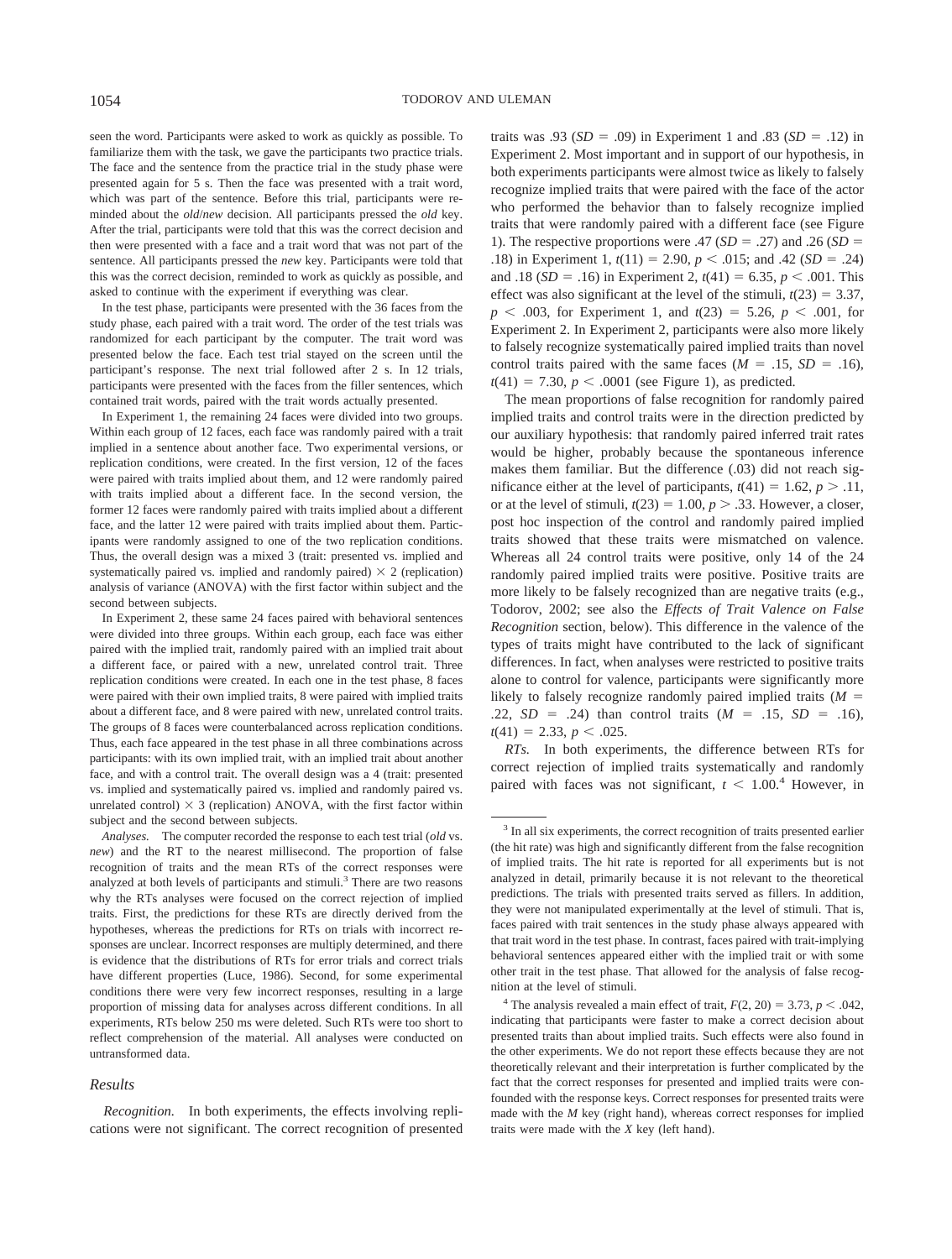

*Figure 1.* Mean proportion of false recognition of traits as a function of face–trait pairing (Experiments 1 and 2). In the systematic condition, the implied trait was paired with the actor's face. In the random condition, the implied trait was randomly paired with a familiar face of another actor. In the control condition, the actor's face was paired with an unrelated trait.

Experiment 2, correct rejection of systematically paired implied traits was slower  $(M = 2,765.00, SD = 1,105.00)$  than correct rejection of control traits paired with the same face  $(M = 2,457.00)$ ,  $SD = 769.00$ ,  $t(41) = 3.53$ ,  $p < .001$ . Correct rejection of randomly paired implied traits ( $M = 2,736.00, SD = 1,044.00$ ) was also significantly slower than the rejection of control traits,  $t(41) = 2.88, p < .006$ . The same effects were revealed at the level of stimuli,  $t(23) = 3.46$ ,  $p < .002$ , for the difference between RTs to systematically paired implied traits and control traits, and  $t(23) = 3.47, p < .002$ , for the difference between randomly paired implied traits and control traits.

#### *Discussion*

Both of our hypotheses were supported, and there were other interesting effects. The recognition findings show that participants spontaneously inferred traits and that these traits were associated with the person who performed the behavior. RT findings suggest that participants inferred the implied trait when presented with the behavior and that the resulting trait familiarity slowed the correct response of rejecting the implied trait, regardless of whether it was systematically or randomly paired with an actor. Similar familiarity effects were also revealed by post hoc analyses of the false recognition data, with the valence of the traits controlled for. Even when the implied traits were not paired with the relevant actors, participants were more likely to falsely recognize these traits than novel traits.

The lack of significant differences between RTs to systematically and randomly paired implied traits, coupled with the significant differences between false recognition rates for these traits, reveals an interesting dissociation. RTs were more sensitive to trait familiarity produced by prior inferences than were recognition rates. Recognition rates were more sensitive to pairings with relevant actors than to mere familiarity produced by prior inferences. This suggests a context-checking process in which any familiarity from prior inferences slowed participants on recognition trials. Then the presence of the relevant actor provided a misleading context, because trait and actor were bound together in LTM, raising false recognition rates. When familiarity was low, this context checking was omitted.

#### Experiment 3

Experiments 1 and 2 show that spontaneously inferred traits are associated with the person who performed the behavior. Experiment 3 addresses an additional question: Can people use this initial trait inference to go beyond it, even though the inference is implicit? When people have explicit trait knowledge about a person, they clearly can use this knowledge as a basis for other trait inferences (e.g., Rosenberg & Sedlak, 1972; Schneider, 1973). If spontaneously inferred traits are encoded in the person representation, they may also have implications for other traits. Experiment 3 included test trials in which the actors' faces were paired with traits opposite in meaning from the implied traits (antonym traits). If the implied trait is encoded into the person representation and has implications for other traits, participants' false recognition of antonym traits should be lower than the false recognition of control traits unrelated to the person's behavior. The control traits were the novel traits used in Experiment 2. Such traits provide a more appropriate control comparison than do randomly paired implied traits because both these traits and the antonym traits are novel with respect to the behaviors.

## *Method*

*Participants.* Twenty-four undergraduates from the department of psychology at New York University participated in the study for partial course credit. They were randomly assigned to three between-subjects replication conditions.

*Procedure.* The procedures were the same as in Experiments 1 and 2. The only difference was that the test trials included traits opposite in meaning from the implied traits (antonym traits). The 24 faces that were paired with behavioral sentences were divided into three groups. Within each group of 8 faces, each face was paired with either the implied trait; a new, unrelated control trait; or an antonym trait. As in Experiment 2, the groups of 8 faces were counterbalanced across three replication conditions. The overall design was a 4 (trait: presented vs. implied vs. control vs. antonym)  $\times$  3 (replication) mixed ANOVA with the first factor within subject and the second between subjects.

#### *Results*

*Recognition.* The proportion of correct recognition of presented traits was  $.81$  ( $SD = .11$ ). The effects involving replication were not significant. Participants were more likely to falsely recognize implied traits ( $M = .35$ ,  $SD = .26$ ) than control traits ( $M =$ .19,  $SD = .21$ ; see Figure 2),  $t(23) = 2.63$ ,  $p < .015$ .

More important, as predicted, participants were less likely to falsely recognize antonyms of the implied traits  $(M = .10, SD =$ .12) than control traits,  $t(23) = 2.67$ ,  $p < .014$ . These effects were also significant at the level of the stimuli,  $t(23) = 3.77$ ,  $p < .001$ , for implied versus control traits, and  $t(23) = 2.25$ ,  $p < .035$ , for antonym versus control traits.

*RTs.* Participants were slower to correctly reject implied traits  $(M = 2,287.00, SD = 885.00)$  than control traits  $(M = 2,175.00,$  $SD = 793.00$  or antonym traits ( $M = 2,149.00$ ,  $SD = 799.00$ ), but these effects were not significant,  $t s(23) < 1.23$ ,  $p s > .23$ .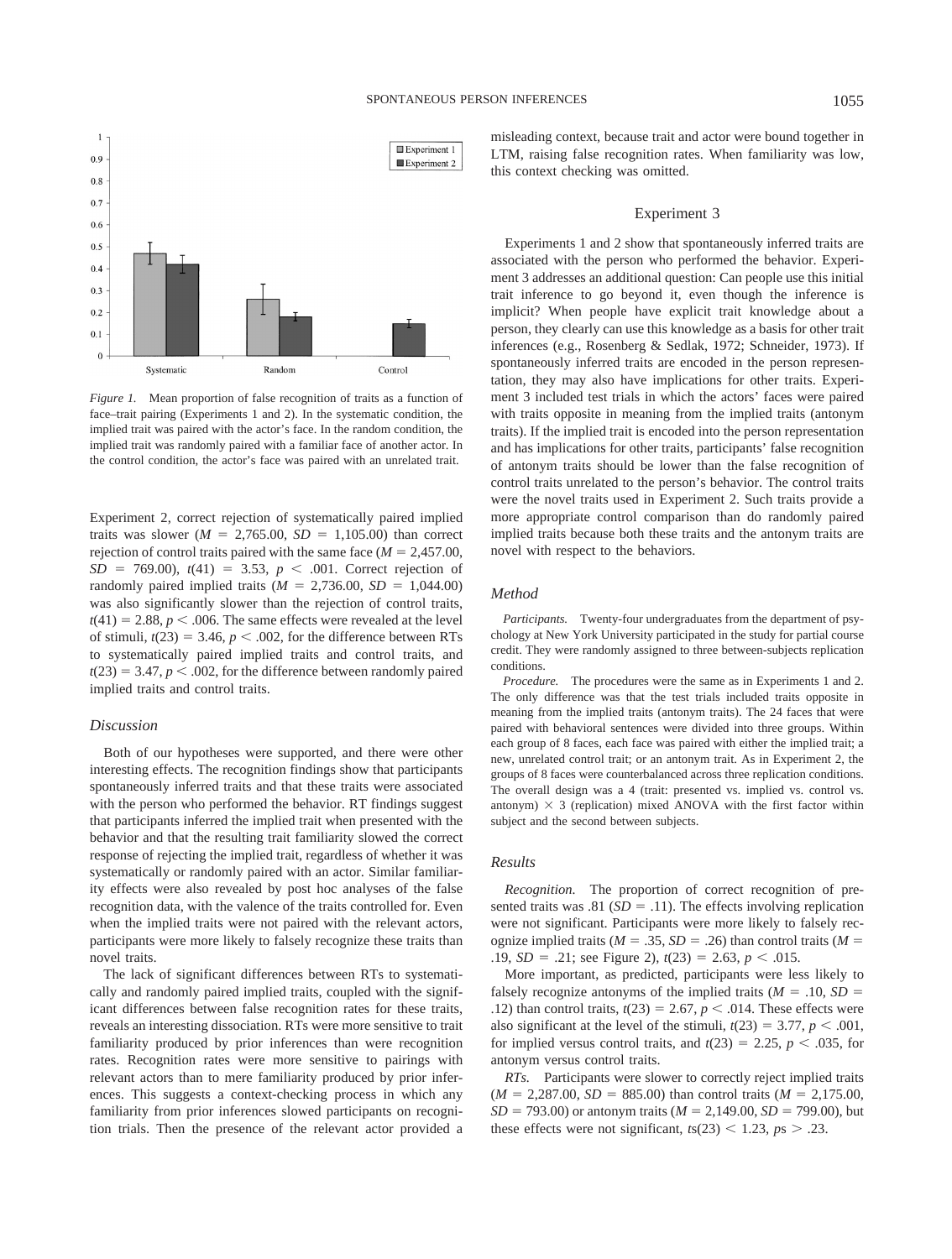

*Figure 2.* Mean proportion of false recognition of traits as a function of type of trait (Experiment 3).

#### *Discussion*

As in Experiment 2, participants were more likely to falsely recognize implied traits paired with the face of the person who performed the behavior than control traits paired with the same face. More important, Experiment 3 shows that people can go beyond that initial, spontaneous inference about the actor. Participants were less likely to falsely recognize antonym traits of the implied traits than control traits. This finding shows that this new person knowledge had implications for other traits.

The difference between RTs for correct rejection of implied traits and control traits was consistent with the difference found in Experiment 2. Participants were slower in rejecting implied traits than control traits. However, this difference did not reach significance. One reason may be the small sample size  $(N = 24$  rather than 42) and the resulting lack of power in this experiment. Experiment 4 uses a larger sample and includes a replication of Experiment 3.

#### Experiment 4

In all previous experiments, participants were given memory instructions. However, it is possible that the presentation of faces paired with behaviors might have triggered impression formation goals. Thus, it is important to demonstrate that memory and impression instructions engage different processes. There is ample evidence in the person perception literature that lists of traits are processed differently under memory and impression goals. For example, in their classic study, Hamilton, Katz, and Leirer (1980) found that impression formation instructions produced better recall and more clustering of lists of trait terms about the same target. And there is clear evidence that a variety of processing goals affect the likelihood of STIs (Uleman & Moskowitz, 1994).

However, Carlston and Skowronski (1994) did not find differences between impression instructions and other instructions, such as familiarization with the material and memorization, in five experiments using the savings paradigm. This was the case even when the impression instructions were trait focused (e.g., "Think

about a specific trait that would describe the person's personality"). The lack of differences in the savings paradigm suggests either that faces paired with paragraphs triggered impression formation goals or that the effect of associating inferred traits with the actor is fairly robust and relatively independent of processing objectives. But even if the effect is robust, it should still be possible to demonstrate dissociations between memory and impression instructions as a function of relevant factors. The purpose of Experiment 4 was to find such a dissociation.

One relevant factor that can produce differential effects on memory and impression instructions is the exposure time to the faces paired with behaviors. Previous on-line evidence for STIs (Uleman et al., 1996; Van Overwalle, Drenth, & Marsman, 1999) suggests that trait inferences from single behaviors occur very rapidly, easily in less than 5 s. If participants were given more encoding time, they could use the extra time to form a more detailed representation of the behavior under memory instructions. Thus, they should be more likely to discriminate between implied and presented information. Under impression instructions, participants do not have a goal of discriminating implied and presented information. In fact, these instructions require participants to engage in explicit inferences, so the extra encoding time should not result in better discrimination between implied and explicit information.

To test these hypotheses, we gave participants either memory or impression instructions, and each face–behavior pair was presented for either 5 s or 10 s. Increasing the time exposure should result in a lower rate of false recognition of implied traits under memory instructions but should not affect this rate under impression instructions.

#### *Method*

*Participants.* One hundred eighty-six undergraduate students from the department of psychology at New York University participated in the study for partial course credit. Participants were randomly assigned to 12 between-subjects conditions.

*Procedure.* The procedures were the same as in Experiment 3. However, in addition to the manipulations in Experiment 3, Experiment 4 manipulated instructions to participants and the presentation time of the faces and behavioral information. Participants were either given a memory instruction, as in Experiments 1, 2, and 3, or an impression formation instruction. In the impression formation condition, participants were told that the study was about how people form impressions of other people and how they determine the personalities of those people. Participants were asked to read the behavioral information and to think about the character of the person who was described in the behavioral sentence. They were told that in the second part of the study they would be asked questions about the character of this person. In addition, half the participants saw the stimuli for 5 s, whereas the other half saw them for 10 s each. The overall design was a 4 (trait: presented vs. implied vs. new control vs. antonym)  $\times$  3 (replication)  $\times$  2 (instruction: impression vs. memory)  $\times$  2 (presentation time: 10 s vs. 5 s) mixed ANOVA with the first factor within subject and the latter three factors between subjects.

#### *Results*

*Recognition.* Effects involving replication were not significant. The ANOVA revealed a significant Trait  $\times$  Presentation Time interaction,  $F(3, 522) = 2.62$ ,  $p < .05$ , and a significant Trait  $\times$  Instruction  $\times$  Time interaction, *F*(3, 522) = 3.06, *p* <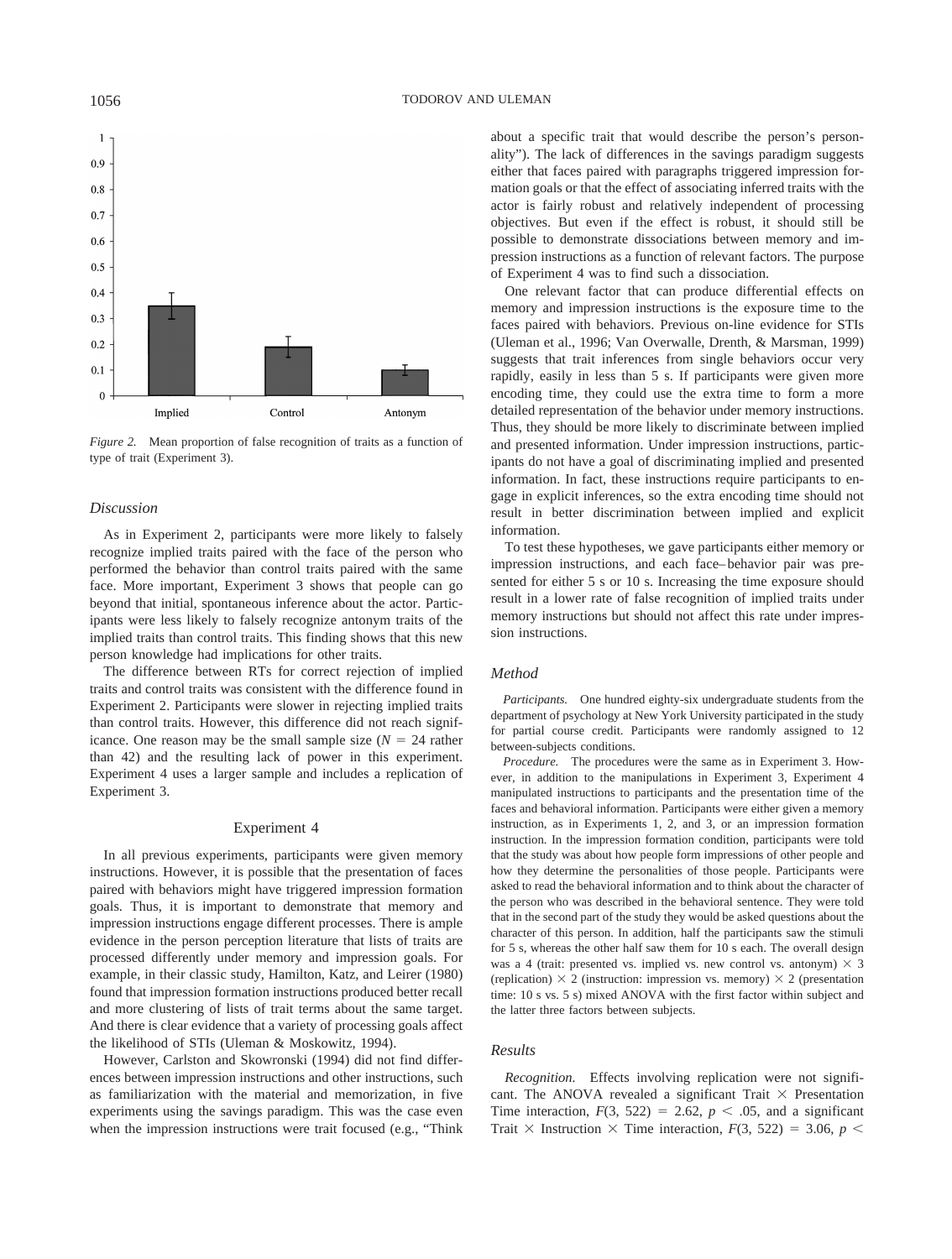.028. To understand the triple interaction, we performed separate analyses for the impression and memory participants. Under memory instruction, the Trait  $\times$  Time interaction was significant,  $F(3, \mathcal{F}(3))$  $273$ ) = 5.98,  $p < .001$  (see Figure 3). Simple comparisons showed that presentation time only affected the false recognition of implied traits, which were more likely to be falsely recognized under 5-s than under 10-s presentation,  $t(91) = 2.72$ ,  $p < .008$  (see Table 1). Under impression instruction, the interaction of trait and presentation time was not significant,  $F < 1.00$ . That is, recognition under impression instructions was unaffected by presentation time.

To test the hypotheses that participants are more likely to falsely recognize implied than control traits and less likely to falsely recognize antonym than control traits, we conducted two analyses. A 2 (trait: implied vs. control)  $\times$  2 (instruction)  $\times$  2 (presentation time) mixed ANOVA revealed that participants were more likely to falsely recognize implied traits  $(M = .41, SD = .28)$  than control traits ( $M = .16$ ,  $SD = .16$ ),  $F(1, 182) = 171.51$ ,  $p < .001$ . A triple interaction of trait, instruction and time was marginally significant,  $F(1, 182) = 3.57$ ,  $p < .06$ . This interaction was described in the previous paragraph, and it did not substantially modify the main effect of trait. Nevertheless, we compared false recognition of implied and control traits at all four combinations of instruction and presentation time. These four simple effects were all significant at the level of participants,  $ps < .001$ , as well as at the level of stimuli,  $ps < .001$ .

A 2 (trait: antonym vs. control)  $\times$  2 (instruction)  $\times$  2 (presentation time) mixed ANOVA only revealed a significant main effect of trait,  $F(1, 182) = 11.72$ ,  $p < .001$ . Participants were less likely to falsely recognize antonym traits  $(M = .12, SD = .15)$  than control traits ( $M = .16$ ,  $SD = .16$ ). This was also the case at the level of stimuli,  $F(1, 23) = 4.27$ ,  $p < .05$ .

*RTs.* The analysis of RTs for correct responses at the level of participants revealed a significant main effect of trait, *F*(2,  $340$ ) = 16.09,  $p < .001$ , and a significant Trait  $\times$  Replication interaction,  $F(4, 340) = 11.21$ ,  $p < .001$ . In one of the replication conditions, the RTs for rejecting implied traits did not differ from RTs for rejecting control traits, whereas in the other two replications, rejecting implied traits took longer than rejecting control



*Figure 3.* Mean proportion of false recognition of traits as a function of type of trait and presentation time of faces with behavioral sentences under memory instruction (Experiment 4).

*False Recognition of Traits as a Function of Type of Trait, Instruction, and Presentation Time of Faces and Behavioral Information (Experiment 4)*

|                            |             | False recognition of traits |           |                     |  |
|----------------------------|-------------|-----------------------------|-----------|---------------------|--|
| Condition and<br>statistic | <b>Hits</b> | Implied                     | Unrelated | Opposite to implied |  |
| Memory 10 s                |             |                             |           |                     |  |
| M                          | .86         | .32                         | .14       | .11                 |  |
| SD                         | .11         | .28                         | .15       | .15                 |  |
| Memory 5 s                 |             |                             |           |                     |  |
| M                          | .82         | .47                         | .18       | .14                 |  |
| SD                         | .11         | .26                         | .17       | .14                 |  |
| Impression 10 s            |             |                             |           |                     |  |
| M                          | .82         | .41                         | .15       | .14                 |  |
| SD                         | .14         | .29                         | .15       | .15                 |  |
| Impression 5 s             |             |                             |           |                     |  |
| M                          | .84         | .42                         | .18       | .11                 |  |
| SD                         | .12         | .27                         | .18       | .16                 |  |

traits. Because this interaction is theoretically irrelevant and involved only one of the replications, we compared the response times across replications. The correct rejection of implied traits  $(M = 2,544.00, SD = 1,290.00)$  was slower than the rejection of control traits ( $M = 2,251.00$ ,  $SD = 725.00$ ),  $t(181) = 3.85$ ,  $p <$ .001, and the rejection of antonym traits ( $M = 2,278.00, SD =$ 811.00),  $t(181) = 3.68$ ,  $p < .001$ . Both effects were also significant at the level of stimuli,  $t(23) = 2.69$ ,  $p < .013$ , for implied versus control traits, and  $t(23) = 2.19$ ,  $p < .039$ , for implied versus antonym traits.

The analysis at the level of stimuli also found main effects for instruction,  $F(1, 23) = 5.53$ ,  $p < .028$ , and for presentation time,  $F(1, 23) = 6.23, p < .02$ . Responses were faster under impression instruction ( $M = 2,279.00$ ,  $SD = 193.00$ ) than memory instruction  $(M = 2,397.00, SD = 213.00)$ . Responses were also faster after the 10-s initial presentation ( $M = 2,268.00, SD = 206.00$ ) than after the 5-s initial presentation ( $M = 2,408.00, SD = 217.00$ ).

#### *Discussion*

Experiment 4 replicates and extends the findings of Experiment 3. Most important, this experiment demonstrates that encoding time had different effects on memory and impression participants. In the memory condition, false recognition of implied traits was higher when the stimuli were presented for 5 s than when the stimuli were presented for 10 s. It is important to note that the presentation time manipulation only affected the false recognition of implied traits, not unrelated or antonym traits. In contrast, the encoding time did not affect the false recognition of implied traits under impression instructions.

Presentation time also affected RTs. They were slower after 5-s than 10-s presentations, regardless of instructions, suggesting greater decision uncertainty with shorter presentations. It is interesting that this greater uncertainty was only warranted under memory instructions for recognition of implied traits, where false recognition was in fact higher. Neither hits nor false recognition differed under other conditions.

This suggests that different processes were involved under memory than impression formation instructions, even though in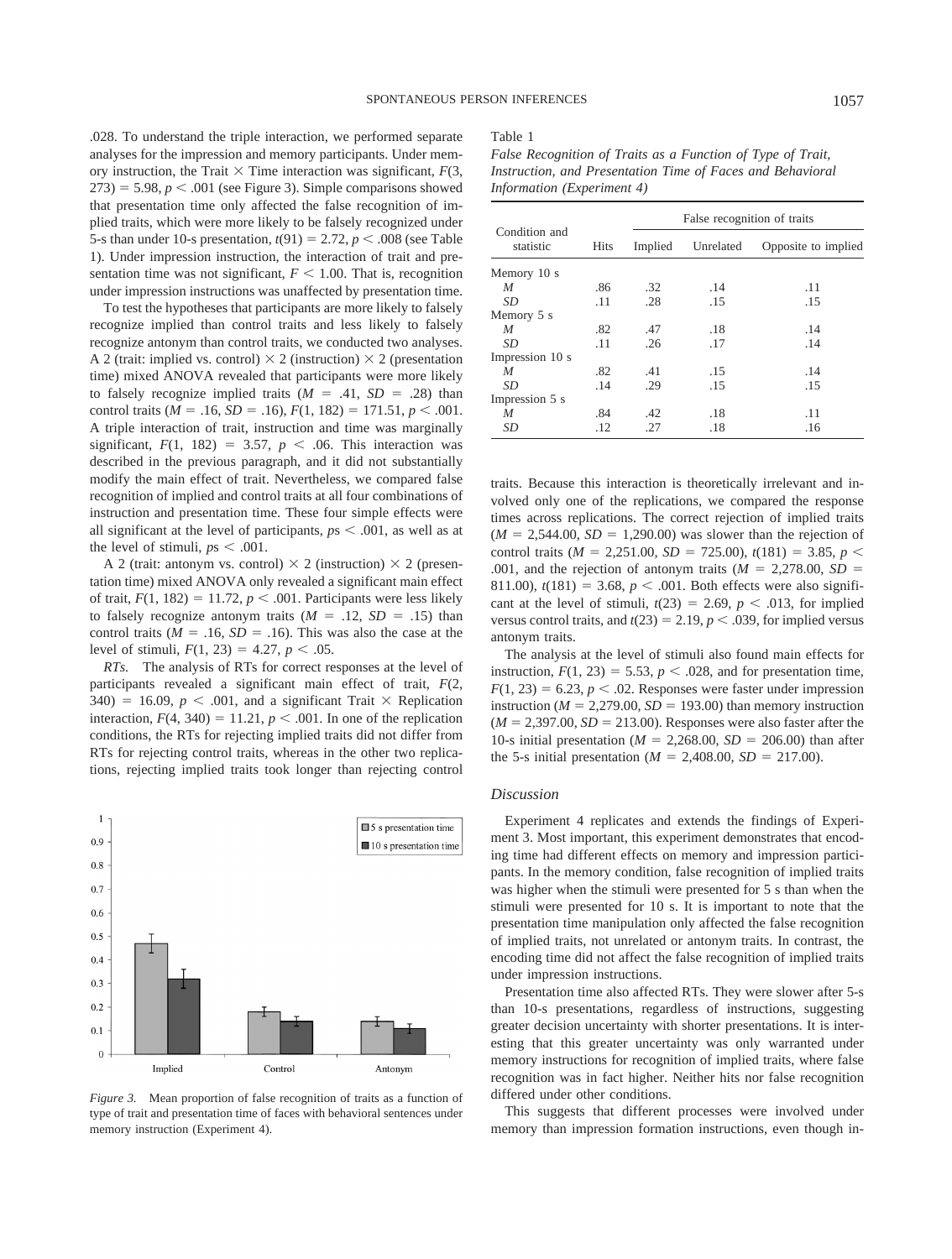ferences of actors' traits occurred under both instructions within 5 s. Participants anticipating a test of their memory seem to have used their extra 5 s to attend more carefully to what was actually stated rather than merely implied, whereas those forming impressions did not. After all, their task was to make inferences and form impressions, not commit details to memory, and an additional 5 s made no difference in their inferences. Then, when faced with a recognition memory task, all participants were more cautious (slower) when their exposure had been brief. But taking longer did not increase accuracy across the board. The only accuracy difference was for implied traits under memory instructions. That is, the longer RTs after 5-s presentations had no general effect on accuracy. What was critical for accuracy was how participants used their time at encoding.

As did Experiment 3, this experiment failed to find facilitation of RTs for antonyms, in spite of the fact that false recognition of antonyms was reliably lower in both studies. This finding suggests that only implied traits, not antonyms, were inferred at encoding. Antonym probes may be compared with the person representation at test (like all other probes) and, because they are more clearly or sharply contradicted by that representation than control traits are, they may be rejected with more certainty (less false recognition) but no more speed than are control words. This would be consistent with Skowronski and Shook's (1997) conclusion that impressions do not invariably include information about antonyms. But the lower false recognition rate does show that antonym-relevant information is clearer in these spontaneous representations than is information relevant to other traits.

## Experiment 5

We have argued that participants inferred the trait during the behavioral presentation and that this trait was encoded as part of the actor representation. Then, during the recognition test, participants failed to discriminate between the inference and the actual information. There is an alternative explanation of the high false recognition of implied traits in terms of retrieval processes. According to this explanation, participants did not infer or encode any traits about the actor. When presented with the trait word in the recognition task, they recalled the actor's behavior and then checked the plausibility of the trait word against the recalled behavior. Implied traits fit the behavioral sentences better than did randomly paired implied traits (Experiment 1 and 2) or unrelated traits (Experiment 3 and 4), producing the higher false recognition of implied traits. The purpose of Experiment 5 (and 6) was to look for our basic false recognition effect under conditions that rule out this retrieval explanation.

Participants were presented with 120 faces paired with behavioral sentences for 5 s per stimulus pair. Replicating the false recognition findings with such a large number of stimuli would be, by itself, an argument against the retrieval explanation, because this large number of sentences should make retrieval of any particular sentence more difficult. We also included a sentence recognition test at the end of the experiment. Each face that was paired with a trait word earlier in the experiment was presented with four sentences—the actual sentence, and three foils. According to the retrieval explanation, the false recognition findings should be obtained only for sentences recognized by participants. Alternatively, if the false recognition findings are driven by encoding processes, the effect should be obtained for both recognized and unrecognized sentences.

Possible familiarity and trait inference effects on sentence recognition were controlled in that three out of the four sentences in the latter test implied the same trait, and two of them were presented in the study phase of the experiment. These foils were necessary because if participants inferred a trait during encoding and only one of the sentences implied this trait, they could use the trait inference to guess the correct sentence. Similarly, if only one of the sentences had been presented in the study phase, participants could rely on simple familiarity to guess the correct sentence.

Because each trait was implied by two different sentences paired with different faces in the study phase, only half of the faces were paired with trait words in the word recognition test phase, so that the same trait would not be presented twice in the test phase. The other half of the faces were paired with nontrait words. These nontrait words included personal names, words presented in the sentences, and words implied but not presented in the sentences. For example, for the sentence "Glen phoned for help while the others just screamed," the name was *Glen,* the presented nontrait word was *help,* and the implied nontrait word was *danger.*

This word pairing has the advantage over previous studies of not focusing the participants' attention exclusively on trait words in the word recognition test phase. It also allowed us to explore an additional hypothesis. We were interested in whether the individuation of trait inferences is comparable to the individuation of personal attributes that are actually presented, such as names. For this purpose, some of the names were paired with the faces with which they were presented in the study phase, and some were randomly paired with different faces.

## *Method*

*Participants.* Twenty-four undergraduate students from the department of psychology at New York University participated in the study for partial course credit. Participants were randomly assigned to two betweensubjects conditions.

*Procedure.* The instructions were the same as in Experiments 1, 2, and 3. In the study phase, participants were presented with 120 faces paired with behavioral sentences. Each face–sentence pair was presented for 5 s, and the intertrial interval was 2 s. The order of trials was randomized for each participant. Forty of the sentences contained explicit traits. Thus, the ratio of sentences with implied traits and sentences with explicit traits (2:1) was the same as in all previous experiments. In the word recognition task, participants made recognition decisions for 120 words paired with faces. The intertrial interval was 2 s, and the order of trials was randomized for each participant.

The 120 different behaviors consisted of 60 pairs of behaviors, each pair implying the same trait. For example, the trait *honest* was implied by the following sentences: "Bonnie told the cashier that she got too much change," and "Emily returned the lost wallet with all the money in it." In the word recognition test phase, if one of the faces (*Bonnie* or *Emily*) was paired with the trait word (*honest*), the other face was paired with a nontrait word. Thus, 60 of the faces were paired with trait words, and 60 were paired with nontrait words. In the group of 60 face–trait pairs, 20 of the faces were paired with actually presented trait words. The other 40 faces were randomly divided into two groups. In keeping with the procedures of Experiment 1, within each group each face was randomly paired with an implied trait about a different face. Two replication conditions were created in which the systematically and randomly paired faces with traits were counterbalanced. In the group of 60 face–nontrait-word pairs, 20 of the faces were paired with nontrait words that were part of the sentence, 20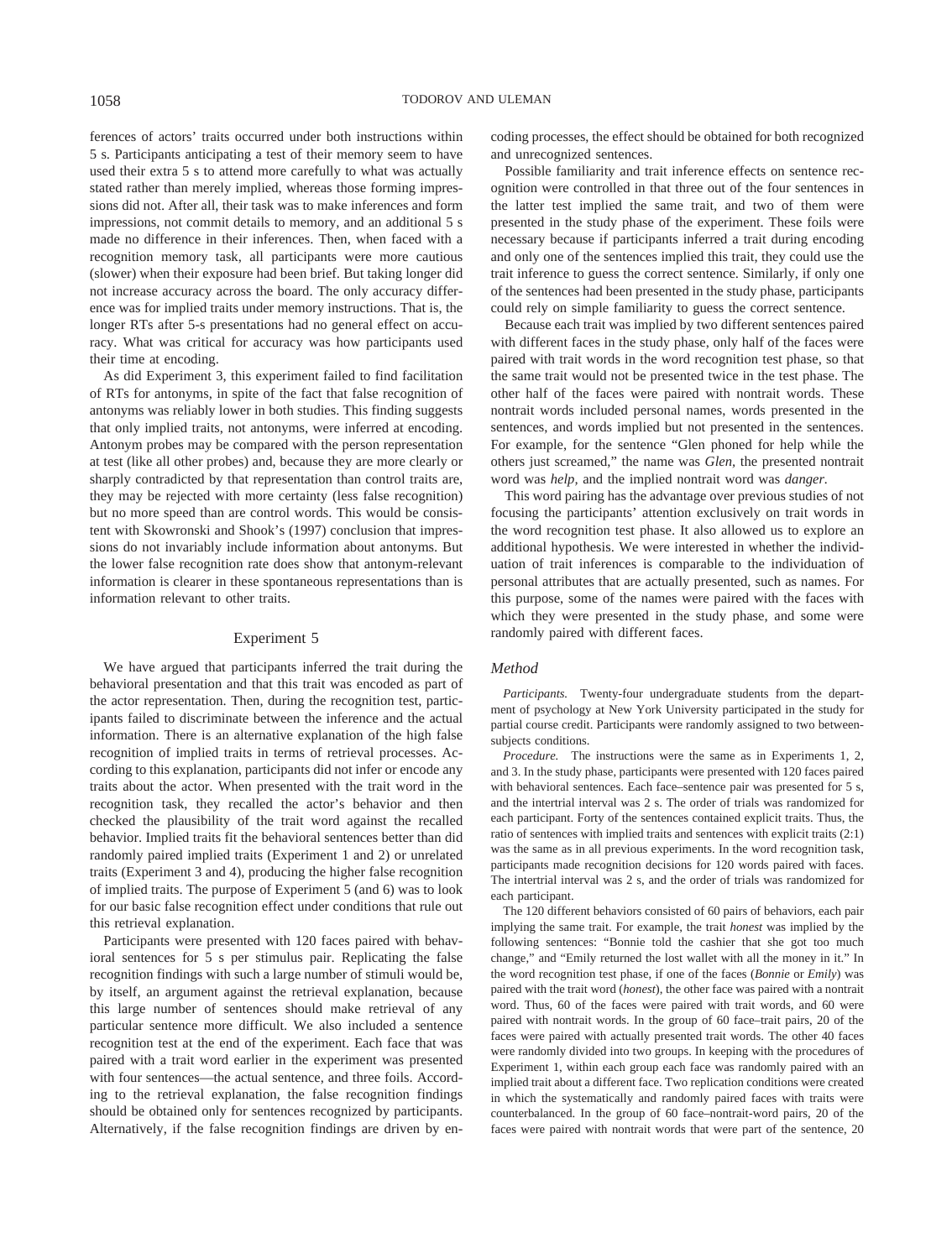were paired with implied nontrait words, 10 were paired with the actor's name, and 10 were randomly paired with a name of a different actor. Faces paired with implied and presented nontrait words were counterbalanced in the replication conditions, as were faces systematically and randomly paired with personal names.

After the word recognition test, participants were presented with a sentence recognition test for all faces that were paired with implied traits (both systematically and randomly) in the word recognition test phase (*n* 40). The order of trials was randomized for each participant, and the intertrial interval was 2 s. Each face was presented with four sentences. One of the sentences was the sentence presented with the face (e.g., "Bonnie told the cashier that she got too much change"). Another sentence implied the same trait but had been paired with another face in the study phase (e.g., "Emily returned the lost wallet with all the money in it"). The only difference was that for the sentence recognition test, the name of the relevant actor was changed to the name of the test actor (*Emily* to *Bonnie*). The remaining two sentences were new, one implying the same trait, and another containing most of the words of the actual sentence but not implying the trait. All sentences started with the name of the actor.

#### *Results*

The correct recognition of presented traits was .68  $(SD = .14)$ .<sup>5</sup> Across both replications, participants were more likely to falsely recognize systematically paired implied traits  $(M = .42, SD = .17)$ than randomly paired implied traits  $(M = .34, SD = .17)$ ,  $t(23) = 2.85$ ,  $p < .009$  (see Figure 4). This effect was also significant at the level of the stimuli,  $t(39) = 2.23$ ,  $p < .032$ . Most important, the effect did not depend on the sentence recognition. The respective proportions of false recognition of systematically and randomly paired implied traits were .42 and .33 for unrecognized sentences and .42 and .35 for recognized sentences. On average, participants recognized 62% of the sentences.

The correct recognition of personal names ( $M = .55$ ,  $SD = .19$ ) was higher than the false recognition of randomly paired names  $(M = .47, SD = .20)$ , but the difference only approached significance,  $t(23) = 1.75$ ,  $p < .095$ . Although the interaction of pairing (systematic vs. random) and word (implied trait vs. name) was not significant, the effect size for false recognition of implied traits  $(r = .51)$  was larger than the effect size for recognition of names



*Figure 4.* Mean proportion of false recognition of traits as a function of face–trait pairing (Experiments 5 and 6). In the systematic condition, the implied trait was paired with the actor's face. In the random condition, the implied trait was randomly paired with a familiar face of another actor.

 $(r = .34)$ . This suggests that systematic versus random pairing had a larger effect on recognition of implied traits than on presented names.

As in Experiments 1 and 2, the response times for correct rejection of systematically and randomly paired implied traits did not differ significantly,  $t < 1.00$ .

## *Discussion*

Experiment 5 replicates the findings of Experiments 1 and 2 with a large number of behaviors, each presented only for 5 s. Most important, this experiment establishes that the effect was not dependent on the retrieval of the actor's behavior. Whether or not participants were able to recognize the behavioral sentence, they were more likely to falsely recognize traits systematically paired with the actor's face than randomly paired implied traits. This finding provides support for the hypothesis that traits are inferred and encoded as part of the actor representation during the behavioral presentation. It also suggests that sentence recall played little or no significant role in the false recognition decisions.

This experiment also shows that the individuation of implied traits is similar, if not larger, in size to the individuation of explicitly presented personal attributes, such as names.

## Experiment 6

A main assumption of the retrieval explanation of our false recognition findings is that participants retrieve the actor's behavior for the recognition of trait words in the test phase. The findings from the sentence recognition task in Experiment 5 were inconsistent with this explanation. In Experiment 6 we used a cued recall test to test the retrieval explanation more directly. After the word recognition test phase, participants were presented with the faces that had been paired with implied trait words and asked to recall the sentences about these faces. Given the large number of behaviors and their short presentation times, we expected the recall of behaviors to be poor. More important, we expected the effect of false recognition of implied traits to be independent of the recall of the actors' behaviors.

We also used this experiment to explore another issue: How easily do names become associated with actors' faces, relative to other explicit and inferred attributes? Our hypothesis was that names would show smaller false recognition effects than other attributes because, unlike other attributes, they were associated with faces in an entirely arbitrary and uninformative manner.

#### *Method*

*Participants.* Twenty undergraduate students from the department of psychology at New York University volunteered and were paid for their participation. Participants were randomly assigned to two between-subjects conditions.

*Procedure.* The procedures were the same as in Experiment 5, except that (a) each type of stimulus word (20 presented traits, 40 implied

<sup>&</sup>lt;sup>5</sup> The correct recognition of nontrait words was .57 ( $SD = .10$ ). This proportion was higher than the false recognition of implied nontrait words  $(M = .45, SD = .16)$ ,  $t(23) = 3.71, p < .001$ . Because the trait and nontrait words differ as word types (adjectives vs. nouns in most cases) and in frequency, we did not compare them directly.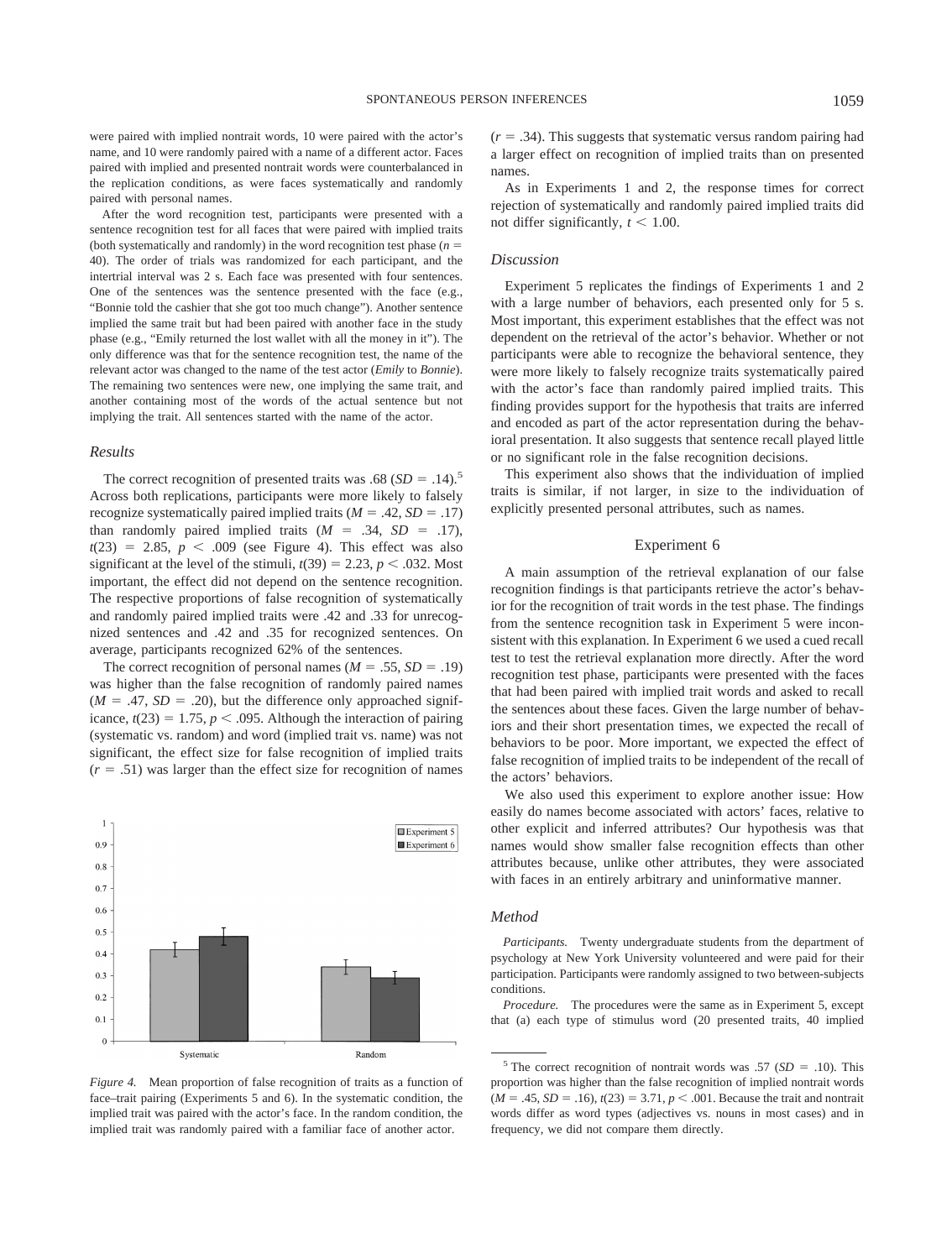traits, 20 presented nontrait words, 20 implied nontrait words, and 20 names) was systematically and randomly paired and (b) participants were presented with a cued recall test rather than with a sentence recognition test. Two replication conditions were created in which the systematically and randomly paired words were counterbalanced.

After the word recognition test phase, participants were presented with a cued recall test for all faces that had been paired with implied traits (both systematically and randomly) in the word recognition test ( $n = 40$ ). The order of trials was randomized for each participant, and the intertrial interval was 2 s. Each trial presented a face, and participants were instructed to write down the sentence that had been presented with the face.

Two judges who were unaware of the replication conditions coded participants' recall into two exhaustive categories: correct recall of actor's behavior versus lack of recall or incorrect recall. Behaviors were coded as correct in terms of their meaning. For example, recall of the behavior "she did not go out to study" was coded as correct recall of the sentence "Elena turned down three parties to study for organic chemistry." The agreement between the judges was 95%. Cases that were coded differently were resolved by a third judge.

#### *Results*

Across both replications, participants were more likely to falsely recognize implied traits systematically paired with the actors' faces  $(M = .48, SD = .18)$  than implied traits randomly paired with familiar faces ( $M = .29$ ,  $SD = .15$ ),  $t(19) = 4.56$ ,  $p < .001$ (see Figure 4). This effect was also significant at the level of stimuli,  $t(39) = 4.24$ ,  $p < .001$ , replicating our basic finding from previous studies.

How was behavior recall related to false recognition of traits? Participants correctly recalled 12% of the behaviors. In those cases, they were more likely to falsely recognize systematically paired implied traits  $(M = .49, SD = .39)$  than randomly paired traits  $(M = .18, SD = .34)$ ,  $t(19) = 2.45, p < .024$ . More important, the respective proportions for the majority of cases, in which participants did not recall the behavior, were as follows: systematically paired implied traits,  $M = .45$ ,  $SD = .19$ ; and randomly paired traits,  $M = .29$ ,  $SD = .14$ ;  $t(19) = 3.70$ ,  $p < .002$ . Although the difference between the proportions of systematically and randomly paired traits seems to suggest that the false recognition effect is stronger for recalled behaviors, the interaction effect of type of trait and recall of behavior was not significant,  $F(1, 19) = 1.77$ ,  $p > .20$ . Moreover, analyses of the effect sizes indicated that the effect size for nonrecalled behavior ( $r = .65$ ) was actually larger than the effect size for recalled behaviors  $(r = .49)$ because of the large standard errors in the latter condition. These results are inconsistent with a retrieval account of our false recognition findings.

How were other attributes related to actors in memory? The correct recognition of systematically paired explicit traits (*M* .68,  $SD = .16$ ) was significantly higher than the false recognition of randomly paired explicit traits  $(M = .32, SD = .17)$ ,  $t(19) = 6.99$ ,  $p < .001$ . Similarly, the correct recognition of systematically paired explicit nontrait words  $(M = .56, SD = .14)$ was higher than the false recognition of randomly paired nontrait words ( $M = .30$ ,  $SD = .17$ ),  $t(19) = 6.11$ ,  $p < .001$ . And the false recognition of systematically paired implied nontrait words (*M* .40,  $SD = .15$ ) was higher than the false recognition of randomly paired implied nontrait words  $(M = .27, SD = .18)$ ,  $t(19) = 2.68$ ,  $p \leq 0.015$ . In contrast to these findings, the correct recognition of personal names ( $M = .50$ ,  $SD = .14$ ) was practically the same as the false recognition of names randomly paired with faces  $(M =$  $.49, SD = .25$ ,  $t < 1.00$ . So the evidence is, again, that names were less individuated than other personal attributes.

The RTs for correct rejection of systematically and randomly paired implied traits were not significantly different,  $t < 1.00$ .

#### *Discussion*

This experiment provides additional evidence that the effect of high false recognition of implied traits is not dependent on the retrieval of the actor's behavior. These findings strongly suggest that trait inferences were made during the encoding of the behavior.6 The finding that the false recognition of systematically paired implied nontrait words was higher than the false recognition of randomly paired nontrait words also suggests that participants engaged in a variety of other inferences during the presentation of the actor's behavior.

Consistent with Experiment 5, Experiment 6 also shows that inferred traits are more strongly individuated than are personal names. Although names are an important part of person identity, previous studies have shown that they are less likely to be learned and that they are retrieved more slowly than other person attributes, such as occupations and nationality (Johnston & Bruce, 1990; McWeeny, Young, Hay, & Ellis, 1987). Experiments 5 and 6 extend these findings by showing that inferred person attributes can be more strongly associated with persons than can explicitly presented names.

## Analyses of Effect Sizes Across Experiments

In this section, we report the effect sizes across experiments at the levels of participants and stimuli for false recognition of implied traits, false recognition of antonym traits, and RTs for correct rejection of implied traits. We focus only on memory conditions here because in these conditions, the trait inferences are spontaneous and all experiments included such conditions. Effect sizes were calculated in terms of Pearson *r.* We calculated average effect sizes by transforming the experimental effect sizes into  $z_r$ and weighting them by their respective sample sizes.

For the false recognition of person-associated implied traits, the average effect size across the six experiments was .66 at the level of participants and .63 at the level of stimuli (Table 2). (By

<sup>6</sup> One might suggest (as one reviewer did) that a fairer test of the retrieval explanation would be an examination of sentence recall when both the face and the trait are present as cues, because this would resemble the test phase more precisely. That is, even though false recognition effects occurred in Experiment 6 without sentence recall with photo cues, adding trait cues might reveal much higher sentence recall and thereby account for the false recognition effects. There are two reasons we did not run such a study. First, with each photo in Experiment 5 there were three sentences implying the same trait. Although not equivalent to presenting the trait itself along with the photo, these strong trait implications did not reveal sentence recognition levels that would account for our false trait recognition effects. Second and more important, if adding traits to the recall cues of Experiment 6 were to increase sentence recall, we would interpret this as evidence for encoding specificity (Tulving & Thomson, 1973)—that is, as evidence that the trait had been inferred at encoding and thereby became an effective retrieval cue. Thus, such a study would be (at best) inconclusive in choosing between encoding and retrieval explanations.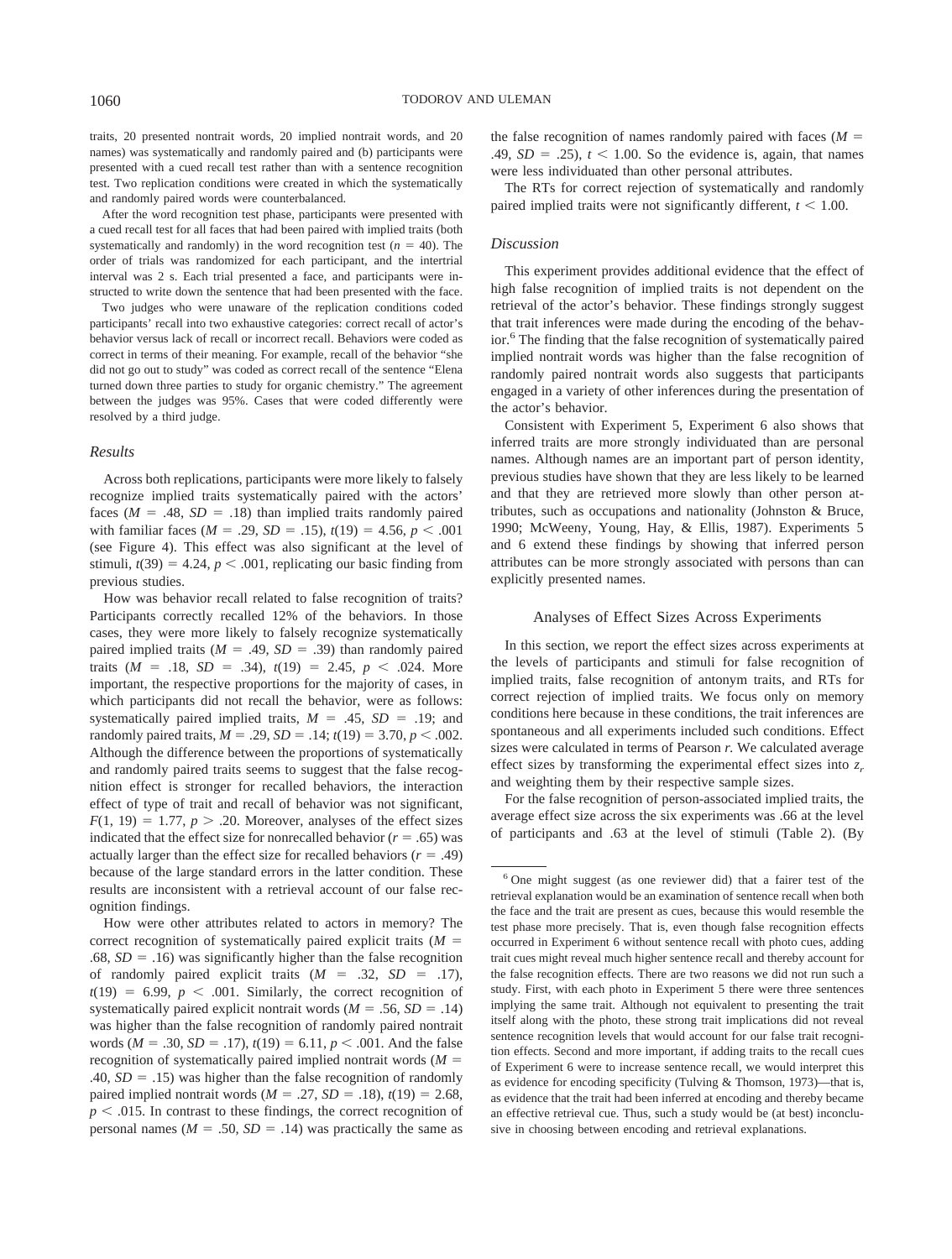#### Table 2

*Effect Sizes (r) of False Recognition of Person-Associated Traits as a Function of Experiment and Type of Trait at the Levels of Participants and Stimuli*

|                      | Effect sizes |              |         |         |  |
|----------------------|--------------|--------------|---------|---------|--|
| Experiment           |              | Participants | Stimuli |         |  |
|                      | Implied      | Antonym      | Implied | Antonym |  |
| Experiment 1         | .66          |              | .58     |         |  |
| Experiment 2         | .70          |              | .74     |         |  |
| Experiment 3         | .48          | .49          | .62     | .42     |  |
| Experiment $4(10 s)$ | .57          | .23          | .76     | .27     |  |
| Experiment $4(5s)$   | .79          | .26          | .85     | .31     |  |
| Experiment 5         | .51          |              | .34     |         |  |
| Experiment 6         | .72          |              | .56     |         |  |
| Average effect size  | .66          | .30          | .63     | .33     |  |

comparison, the average effect size for the impression condition from Experiment 4 was .69 at the level of participants and .88 at the level of stimuli.) In Experiments 1, 2, 5, and 6, the effect size was estimated from the difference between false recognition of implied traits paired with the actors and false recognition of implied traits randomly paired with other persons. In Experiments 3 and 4, effect sizes were estimated from the difference between false recognition of implied traits paired with the actors and false recognition of control traits paired with the same persons.

Assuming that the first trait inference is based on the behavior and that this inference has implications for other traits, such as antonyms, one would expect a weaker effect for false recognition of antonym traits than for implied traits. As shown in Table 2, effect sizes for the lower rate of false recognition of antonyms to implied traits relative to control traits were smaller than the effects for false recognition of implied traits. The average effect sizes across Experiments 3 and 4 were .30 at the level of participants and .33 at the level of stimuli.

In Experiments 2, 3, and 4, RTs for correct rejection of implied traits were longer than RTs for correct rejection of control traits. The RT findings were generally less consistent than the false recognition findings. However, as shown in Table 3, the differences in response times across experiments were consistent. These effect sizes were .29 at the level of participants and .36 at the level of stimuli.

## Actor-Linked STIs: Correlation Analyses at Level of Stimuli

If the recognition responses reflect STIs about the person, explicit trait judgments of the person should predict both the false recognition of implied traits and the RTs for correct rejection of implied traits. The stronger the inference about the person is, the more familiar the trait word in the context of the person should be and, hence, the harder and slower the correct rejection of the trait should be.

To test these hypotheses, we conducted correlational analyses at the level of stimuli.<sup>7</sup> As in the analysis of the effect sizes and for the same reasons, this analysis was on data from the memory conditions. Experiments 1, 2, 3, and 4 used the same 24 pairs of faces and behavioral sentences in the study phase of the experiments. In the test phase, each face was paired with either an implied trait, a control trait, or an antonym of the implied trait, which thus created 72 face–trait pairs. Aggregating across the experiments made it possible to obtain reliable estimates of the mean proportion of false recognition and the mean RTs for each face–trait pair in the memory conditions. Estimates for the implied traits were based on data from 57 to 60 participants per face–trait pair, estimates for control traits were based on data from 51 to 54 participants per face–trait pair, and estimates for antonym traits were based on data from 37 to 40 participants per face–trait pair. These participant numbers differ because of different experimental conditions in each experiment.

As outlined in the *Stimulus material* section of Experiment 1, the 24 stimulus pairs of faces and behaviors were rated for their trait implications. Specifically, participants who did not participate in any of the experiments rated each of the 24 actors on the implied trait, the unrelated trait, and the antonym trait, providing 72 ratings. Note that these ratings were explicit, intentional judgments of the actors. Across types of traits, the mean ratings correlated highly with both the rate of false recognition,  $r(72) = .81$ ,  $p <$ .001, and the correct RTs,  $r(72) = .44$ ,  $p < .001$ . The stronger the trait judgment about the actor was, the higher the false recognition was, and the slower the RTs for correctly rejecting the traits were. The false recognition rate and the RTs were also correlated,  $r(72) = .56, p < .001.$ 

Undoubtedly, the high correlation between person ratings and false recognition was due to our inclusion of a wide range of traits—from traits specifically implied by the behavioral sentence to traits opposite in meaning. Because the types of traits differed, we conducted separate analyses for each type of trait. These analyses revealed different patterns for implied traits and the other types of traits. As shown in Table 4, the explicit person judgments significantly predicted both the false recognition and the RTs for correct rejection of implied traits. However, the RTs and the false recognition did not correlate significantly. The pattern remained the same after the analyses controlled for the effect of the third variable on the correlated variables. In contrast to the pattern for implied traits, the explicit judgments predicted neither the false recognition nor the RTs for both unrelated and antonym traits. But the false recognition and the RTs correlated significantly:  $r(24)$  = .45,  $p \leq 0.026$  (partial  $r = .46$ , controlling for the effect of judgments) for unrelated traits, and  $r(24) = .50$ ,  $p < .013$  (partial  $r = .51$ ) for antonym traits.<sup>8</sup>

These findings suggest that the false recognition of implied traits reflects spontaneous trait inferences about the person rather than inferences about the behaviors. Other relevant evidence

<sup>7</sup> This analysis could not be performed at the level of participants because (a) the explicit trait judgments were provided by a different group of participants, (b) relating rate of false recognition to RTs for correct rejection is impossible at this level, and (c) each participant only provided a single response per face–trait stimulus.

<sup>8</sup> This last effect in itself is not interesting. It indicates that RTs were slower for trait words for which participants were more likely to make recognition errors. Note also that this effect cannot be interpreted at the level of participants because it relates recognition errors to RTs for correct decisions.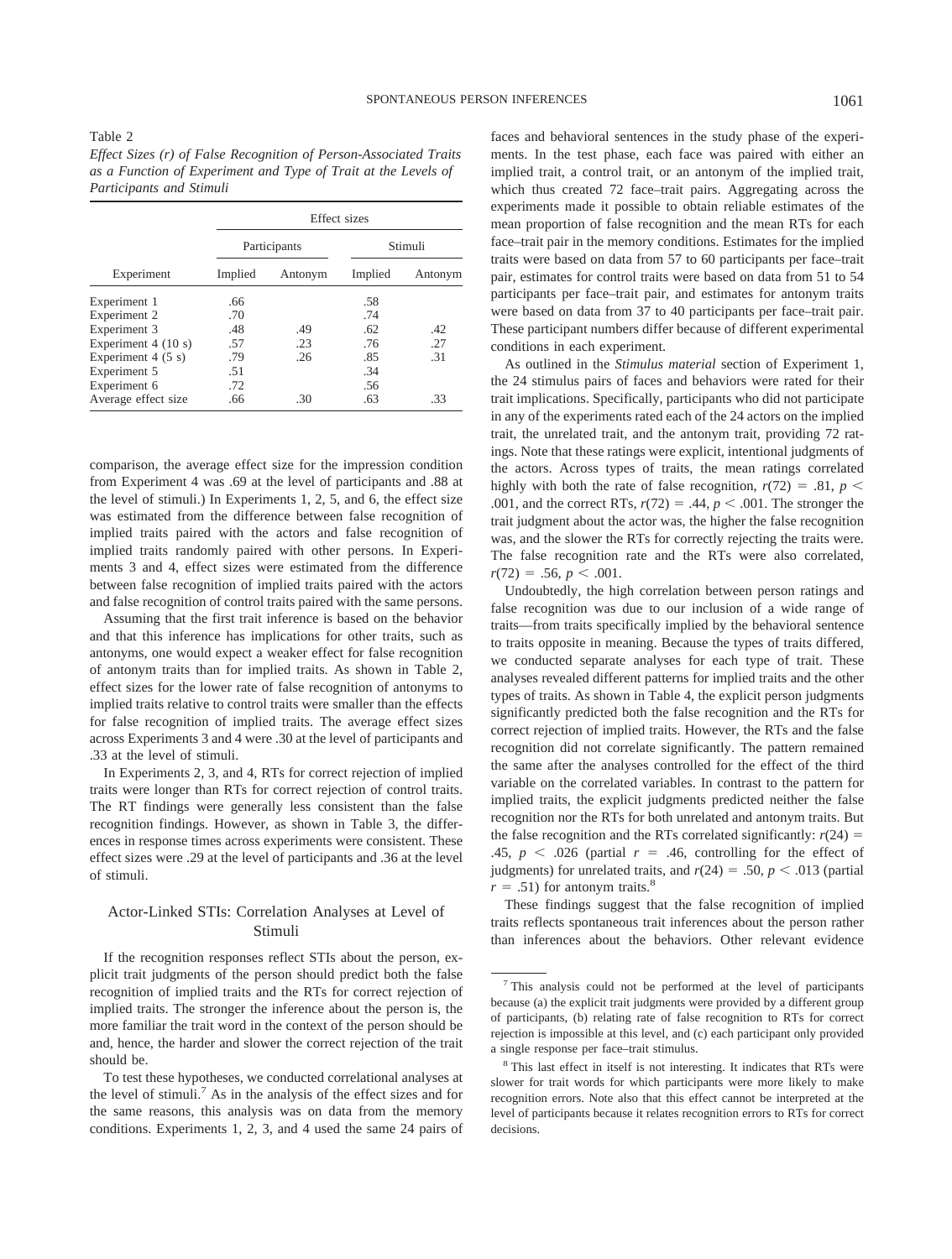#### Table 3

*Effect Sizes (r) of Response Times for Correct Rejection of Implied Traits as a Function of Experiment at the Levels of Participants and Stimuli*

|                      | Effect size  |         |  |
|----------------------|--------------|---------|--|
| Experiment           | Participants | Stimuli |  |
| Experiment 2         | .41          | .59     |  |
| Experiment 3         | .24          | .28     |  |
| Experiment $4(10 s)$ | .23          | .34     |  |
| Experiment $4(5s)$   | -27          | .20     |  |
| Average effect size  | -29          | .36     |  |

comes from the correlation of the false recognition rate with the probability of trait generation given only the behavior. The latter probability was calculated for each behavioral sentence when these sentences were compiled (Uleman, 1988). In contrast to the explicit person judgments, these probabilities are not related to any actor. Participants were asked to read each behavior and to generate a trait, but they were not presented with any actor information or photo. The correlation of the probability with the false recognition of implied traits was practically zero,  $r(24) = -.04$ , whereas the correlation of the latter with the actor judgments was  $.47, p <$ .025 (see Table 4).

#### Effects of Trait Valence on False Recognition

It is important to address possible effects of trait valence on the false recognition of traits. Trait valence can affect the overall rate of false recognition. For example, previous studies have shown that people are more likely to falsely recognize positive than negative traits (Matlin & Stang, 1978; Todorov, 2002). More important, valence inferences could account for some of the false recognition effects. According to a valence explanation, participants make global, evaluative inferences rather than specific trait inferences. At the recognition test, if the trait word matches the inference evaluatively, participants are likely to falsely recognize the trait. By default, implied traits share the same evaluation as the behavior, and, thus, participants are likely to falsely recognize them. In contrast, if the trait does not match the evaluative inference, participants are less likely to falsely recognize it. To check these two possible effects of valence, we reanalyzed the data from all experiments, coding for the valence of the traits.

Consistent with previous findings, in all six experiments the false recognition of positive traits was higher than the false recognition of negative traits, although the effect was not significant in Experiments 3 and 5. However, this overall valence effect did not qualify the effect of higher false recognition of implied traits relative to randomly paired implied traits (Experiments 1, 2, 5, and 6) or to novel control traits (Experiments 2, 3, and 4).

Another implication of a valence explanation of our false recognition results is that if the control trait (randomly paired implied trait or a novel trait) and the implied trait share the same valence, participants should be equally likely to falsely recognize them. This was not the case. In all six experiments, the evaluative match/mismatch of implied and control traits did not affect the difference between the false recognition of implied traits and the false recognition of control traits. This finding, coupled with the correlational data above that show that participants made fine distinctions among implied traits, is clearly inconsistent with the valence explanation.

However, the valence explanation could account for the lower rate of false recognition of antonym than control traits. Antonyms are always evaluatively inconsistent with the implied traits. Thus, it is sufficient to retrieve the evaluative inference and to use this inference as a basis of the recognition decision. If this is the mechanism underlying the low rate of false recognition of antonym traits, participants should not discriminate between antonyms and novel control traits that share the same valence. Although the data from Experiment 3 did not support this explanation, the data from Experiment 4, which had more statistical power, were clearly consistent with the valence-matching explanation. The interaction of evaluative match and type of trait was reliable,  $F(1, 185) = 6.29$ ,  $p < .013$ . The difference between the false recognition of evaluatively matched control  $(M = .15)$ and antonym traits  $(M = .14)$  was not significant  $(t < 1.00)$ , whereas the difference between evaluatively mismatched control  $(M = .17)$  and antonym traits  $(M = .11)$  was significant,  $t(185) = 4.31, p < .001.$ 

These findings suggest the following mechanism, which posits a role for STIs and spontaneous evaluative judgments, both of which are linked to the actor. Participants do infer the implied trait and link this trait to the actor's representation. However, the actor's face is not a sufficiently strong cue to elicit the spontaneous retrieval of the implied trait. When this trait is presented at the recognition test with the actor's face, participants are likely to falsely recognize it because it matches an existing representation. When a different trait is presented with the actor's face, participants are likely to spontaneously retrieve the evaluation but not the trait itself and, hence, to base their recognition decisions on the retrieved evaluation. Future studies should address the plausibility of this mechanism.

#### General Discussion

In six experiments, we showed not only that people unintentionally infer traits from single behaviors but also that they associate these traits with the person who performed the behavior. Experiments 1, 2, 5, and 6 showed that participants were more likely to falsely recognize implied traits when these traits were

#### Table 4

*Zero-Order and Partial Correlations Among Explicit Judgments of Behavioral Implications for Traits, False Recognition of Implied Traits, and Response Times for Correct Rejection of Implied Traits*

|                                  | Correlation |         |  |
|----------------------------------|-------------|---------|--|
| Variable                         | Zero order  | Partial |  |
| Judgments/false recognition      | $.47**$     | $.36*$  |  |
| Judgments/response times         | $.50**$     | $.40*$  |  |
| False recognition/response times | -37         | .17     |  |

*Note.* The partial correlations control for the effect of the third variable on the correlated variables.

 $* p < .10.$  \*\*  $p < .05.$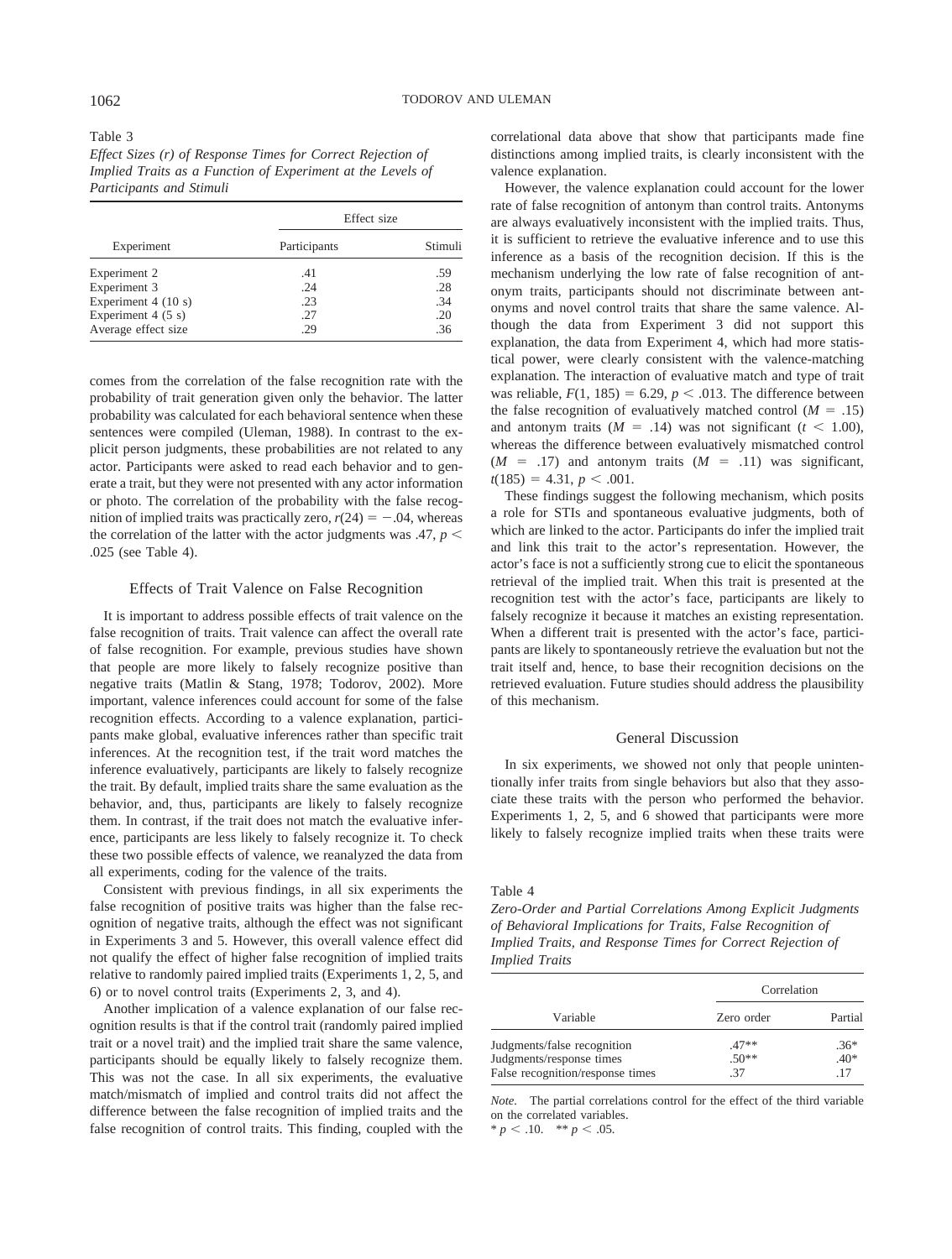paired with the face of the person who performed the behavior than when these traits were randomly paired with a different familiar face. That was the case even when the number of behaviors was very large (120) and each behavior was presented only for 5 s as well as when participants did not recognize or did not recall the behavior.

Experiments 3 and 4 showed that people go beyond the initial trait inference, in that their person representations were particularly relevant to traits opposite from the implied traits. Participants were less likely to falsely recognize antonyms to implied traits than control traits. Experiment 4 also showed that memory and impression goals engaged different processes, in that doubling the presentation time of stimuli decreased false recognition of implied traits, but only under memory instructions. In all experiments, the analyses at the level of participants and at the level of stimuli were consistent. Across experiments at both the level of participants and the level of stimuli, the effect sizes for false recognition of implied traits were large, and the effect sizes for false recognition of antonym traits were moderate.

The RTs of the correct recognition decisions provided additional support for the hypothesis that participants associated the inferred traits with the person. In Experiments 2, 3, and 4, participants were slower to correctly reject the implied trait than a control trait when it was paired with the actor. The effect sizes for the RTs were moderate.

Finally, correlational analyses showed that the recognition responses reflect trait inferences about the actor. Explicit trait judgments of the actor predicted both the false recognition of implied traits and the RTs for correct rejection of implied traits. That is, the stronger the judgment about the actor was, the stronger the STI was, and the harder (i.e., slower) a decision that required ignoring the trait inference was.

## *Spontaneous Trait Inferences in the False Recognition Paradigm: Encoding or Retrieval?*

We have argued that the implied traits were inferred during the presentation of the behavior and encoded as part of the person representation. As outlined above, an alternative explanation is in terms of retrieval processes during the recognition test. According to this alternative, participants did not make any inferences at encoding but retrieved the actor's behavior and checked the plausibility of the trait against this behavior in the recognition test. Because randomly paired implied traits and unrelated traits are irrelevant to the behavior, the recognition decision is easy in those cases, and false recognition rates are lower. However, this explanation cannot account for the pattern of RTs findings. The retrieval explanation predicts that RTs for correct rejection of unrelated and randomly paired traits should not differ (they are both irrelevant to the behavior) and that they should be slower than the RTs for implied traits. That was not the case. RTs for rejection of randomly paired implied traits were slower than RTs for unrelated traits and not significantly different from RTs for implied traits. This suggests that implied traits were inferred during encoding. Similarly, the retrieval explanation is inconsistent with the finding that participants were more likely to falsely recognize implied, albeit randomly paired, traits than novel traits (Experiment 2).

Most important, Experiments 5 and 6 provide critical evidence against the retrieval explanation. Even when participants could not recognize the behavior (Experiment 5) or could not recall it (Experiment 6), they were more likely to falsely recognize implied traits paired with the actor than implied traits randomly paired with different familiar persons. In fact, the effect sizes were practically equivalent for recognized/recalled and unrecognized/unrecalled behaviors, suggesting that the retrieval of behavior did not play any role in the false recognition of implied traits. Both experiments used a very large set of behaviors presented for short time. These are precisely the conditions that are likely to interfere with the successful encoding of the behaviors. It is interesting that comparing the effect sizes for the false recognition of implied traits across experiments (Experiments 1, 2, 3, and 4 vs. 5 and 6) suggests that increasing the number of behaviors does not decrease, at least substantially, the effect of false recognition of implied traits. This is an issue worth directly addressing in future empirical work.

It should be noted that the above findings do not completely rule out all retrieval effects. For example, the difference between the rates of false recognition of implied traits and randomly paired implied traits was higher for recalled behaviors than for nonrecalled behaviors. However, the findings do rule out the possibility that the false recognition of implied traits is entirely or largely due to retrieval effects. The false recognition paradigm constrains participants' responses to two options—accepting or rejecting the trait word. Under these conditions, when participants cannot retrieve the behavior, they have to rely on prior inferences even if these inferences result in only vague familiarity of the trait word.

## *Spontaneous Antonyms: Going Beyond Initial Inferences*

Two of these studies provide clear evidence not only that people spontaneously infer traits and associate them with those who enact the trait-implying behaviors but also that these inferences clearly imply that the actors lack the opposites of these traits. Two alternative explanations of this effect are that the absence of opposites (antonyms) becomes part of the person representation at encoding or that this absence follows more certainly from the person representation at retrieval and test. The findings from the present studies are more consistent with the latter explanation. First, the effects for implied traits were twice as strong as the effects for antonyms. Second, the RTs for correct rejection of antonyms did not differ from the RTs for unrelated traits, indicating lack of facilitation in the recognition decisions. Third, the correlational analyses showed that explicit person–trait judgments based on the behaviors predicted both the false recognition and the RTs for implied traits but not for antonym traits.

Additional analyses controlling for the evaluative match of the antonym and control traits shed more light on the underlying mechanism. These analyses showed that antonym traits were as likely to be falsely recognized as were novel unrelated traits if they shared the same valence. This finding suggests that the presentation of the actor's face was sufficient to trigger the retrieval of the evaluation but not sufficient to trigger the retrieval of the specific trait and that the recognition decisions were based on the retrieved evaluation.

It is interesting that this mechanism is inconsistent with trait rating results reported by Skowronski et al. (1998) and Mae et al. (1999). Their research on spontaneous trait transference suggests that implications of spontaneously inferred traits probably do not include general halo effects. Inferred traits' valence alone did not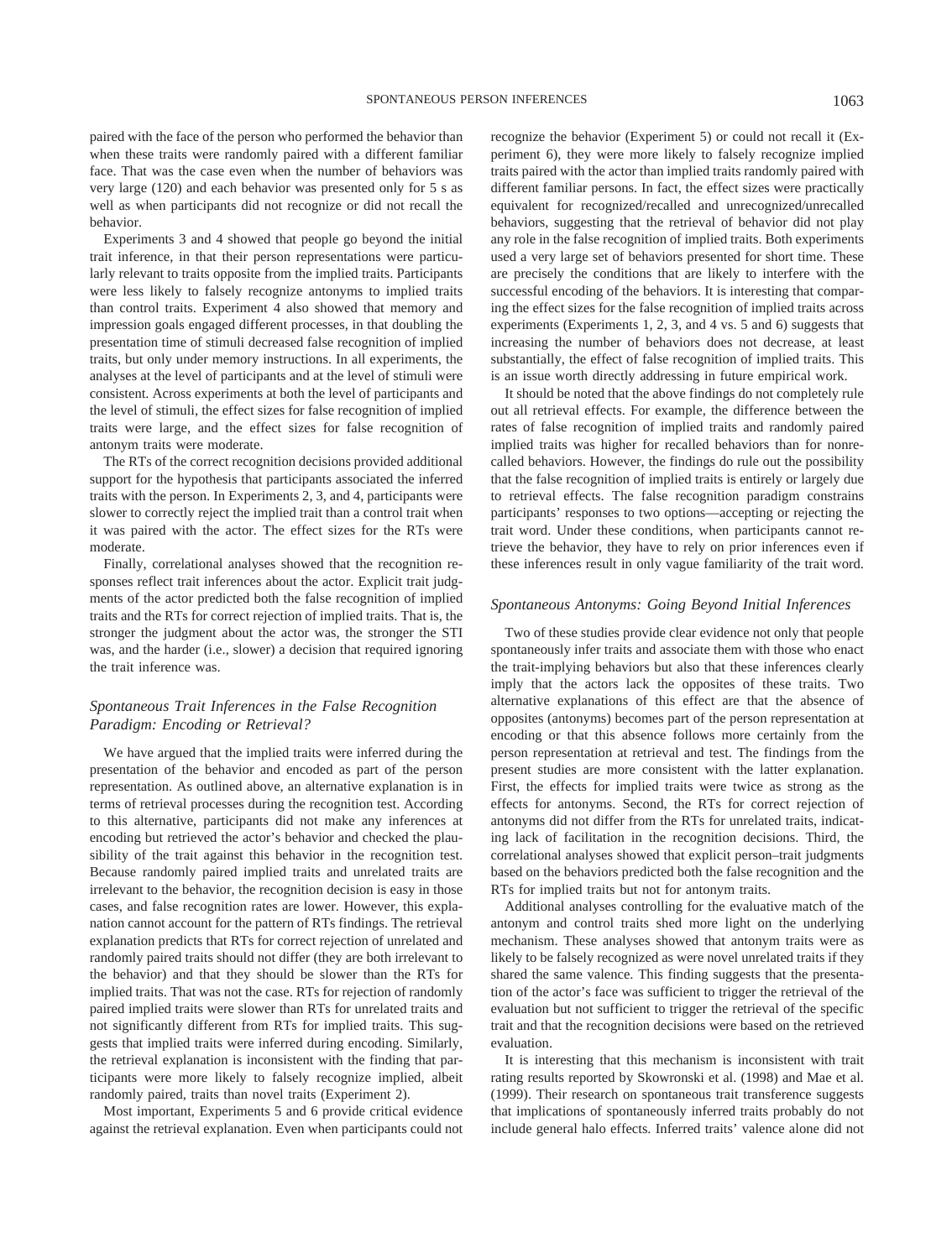affect other ratings. However, it is possible that these differences are related to the nature of the tasks. Rating tasks are explicit judgment tasks in which participants can be guided by naive theories of what constitutes an unbiased judgment (e.g., Wegener & Petty, 1997). Perhaps word recognition tasks are less susceptible to such influences and are more likely to reveal valence effects.

## *Spontaneous Trait Inferences or Spontaneous Behavioral Inferences?*

The findings of the six experiments show that participants engaged in spontaneous inferences about the actor. However, in both the false recognition and the savings paradigms there is some unresolved ambiguity about the nature of these inferences. For example, one may argue that participants made inferences about the behavior and that these inferences about the behavior (rather than the actor) were linked to the actor. That is, the inference is that the actor performed an honest act rather than that the actor is honest. The strongest evidence against this assumption comes from the correlational analyses at the level of the stimuli. These analyses showed that explicit trait judgments of the actor predicted STIs. In contrast, measures of the trait implications of the behaviors, which did not include the actors, did not predict these inferences. These findings do suggest that participants made trait inferences about the actor rather than merely about the behavior. However, additional studies and other ways of distinguishing between these two kinds of inferences are needed.

## *Representing Actor-Linked Spontaneous Trait Inferences*

Presenting actors' faces paired with implied traits clearly resulted in a high rate of false recognition of these traits. Does this finding suggest that the trait would be spontaneously retrieved if only the actor's face were presented? The post hoc analyses controlling for the evaluative matching of the probe trait with the implied trait suggested that such spontaneous retrieval without additional prompts is unlikely. People are likely to retrieve the evaluation of the implied trait but not the trait itself. If this account is correct, the implications of spontaneously inferred traits could be rather limited compared with the implications of explicitly inferred traits. On the other hand, if STIs are only implicitly represented in the sense of not being spontaneously retrievable, their effects would not be easily detected and could result in a variety of person judgment biases. These hypotheses could be tested in experiments directly comparing the effects of spontaneously inferred traits and explicitly inferred traits using different explicit and implicit judgment tasks.

## *The Spontaneous Binding of Trait Inferences to Persons' Faces*

The six experiments using the false recognition paradigm provide convergent evidence with the savings paradigm (Carlston & Skowronski, 1994; Carlston et al., 1995) that STIs are bound to actors' faces in long-term memory. We stressed the differences between the savings and the false recognition paradigms in the introduction of this article. However, these paradigms share features that suggest why the observed effects of associating STIs and actors are so robust. In contrast to paradigms such as cued recall, both these paradigms use faces as critical stimuli, and both paradigms exploit actor-to-trait links as well as trait-to-actor links in the experimental tasks.

There may be something uniquely important about faces as person representations. Among other primates—where language and naming play no role—success in navigating the complex social structure of kin relations, dominance hierarchies, and alliances depends fundamentally on keeping individual identities straight, and all primates do this very well (e.g., Tomasello & Call, 1997, especially Chapter 7). The same is certainly true of humans (M. H. Johnson & Morton, 1991). Facial features are distinctive (Farah, Wilson, Drain, & Tanaka, 1998), and our species (and other primates) has a long history of relying on this distinctiveness to organize social knowledge. Consistent with the functional importance of facial recognition, there are neurological structures devoted specifically to face recognition. Damage to them results in prosopagnosia (e.g., Farah, Rabinowitz, Quinn, & Liu, 2000). All of this suggests a particular readiness to organize person information around facial representations of others.

Second, unlike most previous research on binding STIs, the procedures in the false recognition and savings paradigms used persons (faces) rather than traits as cues or prompts. If faces are uniquely central to the organization of person information, then person–trait bonds may be asymmetric, stronger from person (face) to trait than vice versa. A person's face can cue the retrieval of multiple traits possessed by the person. Moreover, retrieved traits that are part of the person representation can facilitate, in turn, the retrieval of other person traits (Srull, 1981). Thus, thinking of a person may bring specific traits to mind more readily than thinking of a trait brings specific persons to mind. These studies were not designed to detect such an asymmetry, and they provide no direct evidence of it. But this merits future research.

## *Conclusion*

In this article, we introduced a false recognition paradigm to study STIs. This paradigm produces reliable and large effects showing that STIs refer to the actor. People not only spontaneously infer traits but also uniquely associate these inferences with the actor. Such inferences are individuated and encoded into the actor's representation and serve as a basis for other person-related cognitions.

#### References

- Carlston, D. E., & Skowronski, J. J. (1994). Saving in the relearning of trait information as evidence for spontaneous inference generation. *Journal of Personality and Social Psychology, 66,* 840–856.
- Carlston, D. E., Skowronski, J. J., & Sparks, C. (1995). Savings in relearning: II. On the formation of behavior-based trait associations and inferences. *Journal of Personality and Social Psychology, 69,* 420–436.
- D'Agostino, P. R. (1991). Spontaneous trait inferences: Effects of recognition instructions and subliminal priming on recognition performance. *Personality and Social Psychology Bulletin, 17,* 70–77.
- Duff, K. J., & Newman, L. S. (1997). Individual differences in the spontaneous construal of behavior: Idiocentrism and the automatization of the trait inference process. *Social Cognition, 15,* 217–241.
- Farah, M. J., Rabinowitz, C., Quinn, G. E., & Liu, G. T. (2000). Early commitment of neural substrates for face recognition. *Cognitive Neuropsychology, 17,* 117–123.